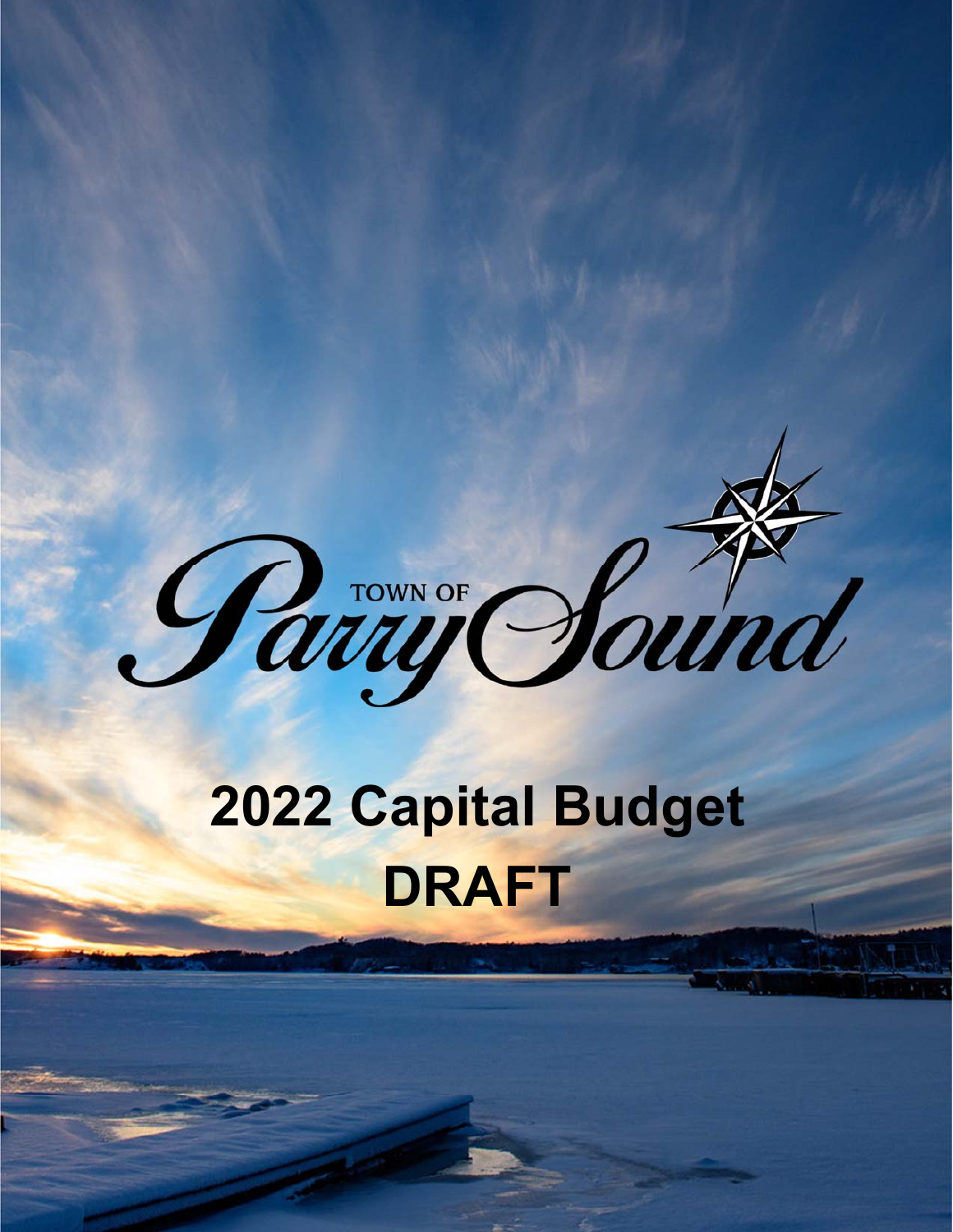## **Capital Budget**

While the focus of the Operating budget is on the day-to-day operations, it is the capital budget that ensures the Town and Staff have safe and reliable equipment and infrastructure for the provision of services.

For example, without regular repair and replacement the Tony Agnello Water Treatment Plant as well as the watermains underground the Town would be unable to provide the ratepayers with safe drinking water when they turn on the tap.

In 2022, there is a total capital budget of \$6,470,380, which is funded through various sources.



#### **Highlights**

 The annual paving program investment has been combined with the previous two year carry forward amounts to fund the Bowes and Joseph Street shave, reprofile, and pave project.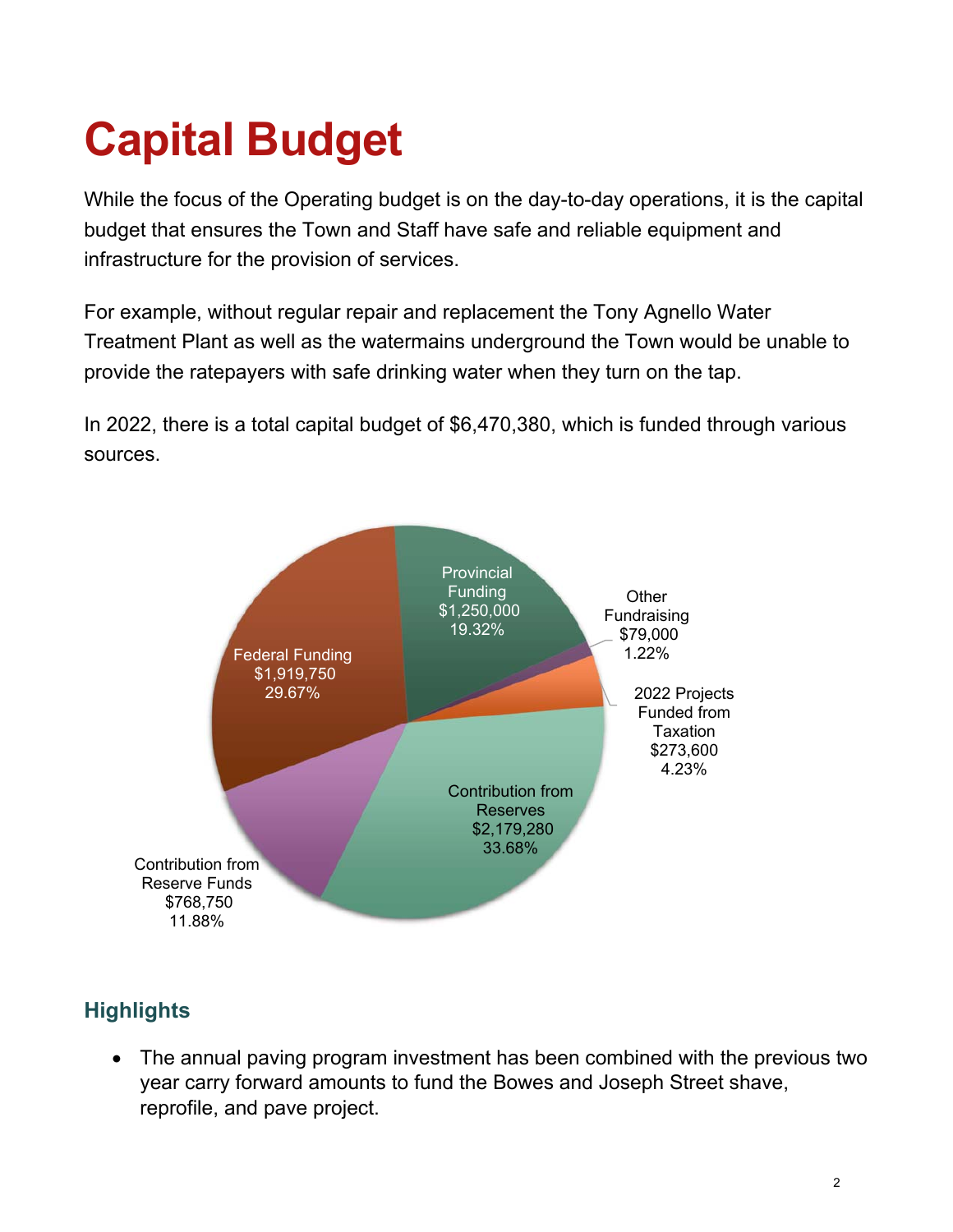- Park Avenue and Georgina surface replacement/paving.
- \$200,000 towards the reinvention of the Fitness Trail with \$187,500 in grant funding.
- Planning for the repair of the corner at Wood/Isabella intersection to connect sidewalks with rail safety improvements to come.
- Bobby Orr Hall of Fame Permanent Exhibit Redesign planned for 2022
- Further contribution towards the rebuild of Sewage Pump Station 3 to plan for future flows and the Preliminary Design of Water Treatment Plant high lift pumps and Church Street Booster Pumping Station as recommended in the Town's completed capacity study.
- Church Street retaining wall replacement
- \$500,000 investment into Cascade Bridge to extend its life and prevent deterioration.

#### **Budget Change**

| 2021          | 2022          | <b>Dollar</b> | <b>Percent</b> |
|---------------|---------------|---------------|----------------|
| <b>Budget</b> | <b>Budget</b> | Change        | Change         |
| \$3,097,312   | \$6,470,380   | \$3,393,068   | 109%           |

## **What is a Capital Budget?**

The Town's operating budget funds the day-to-day operations and maintenance of the Town's assets. Changes in the operating budget can affect the lifespan of an asset, and the purchase of new assets can affect the future capital budgets.

The capital budget sets the funding for:

- **Capital assets:** The physical assets that the Town owns or controls that have a financial value and are required in the delivery of services, for example, the municipal building; and
- **Municipal Infrastructure:** The systems and related equipment that the Town owns, such as roads, bridges, culverts, stormwater systems, water systems and wastewater systems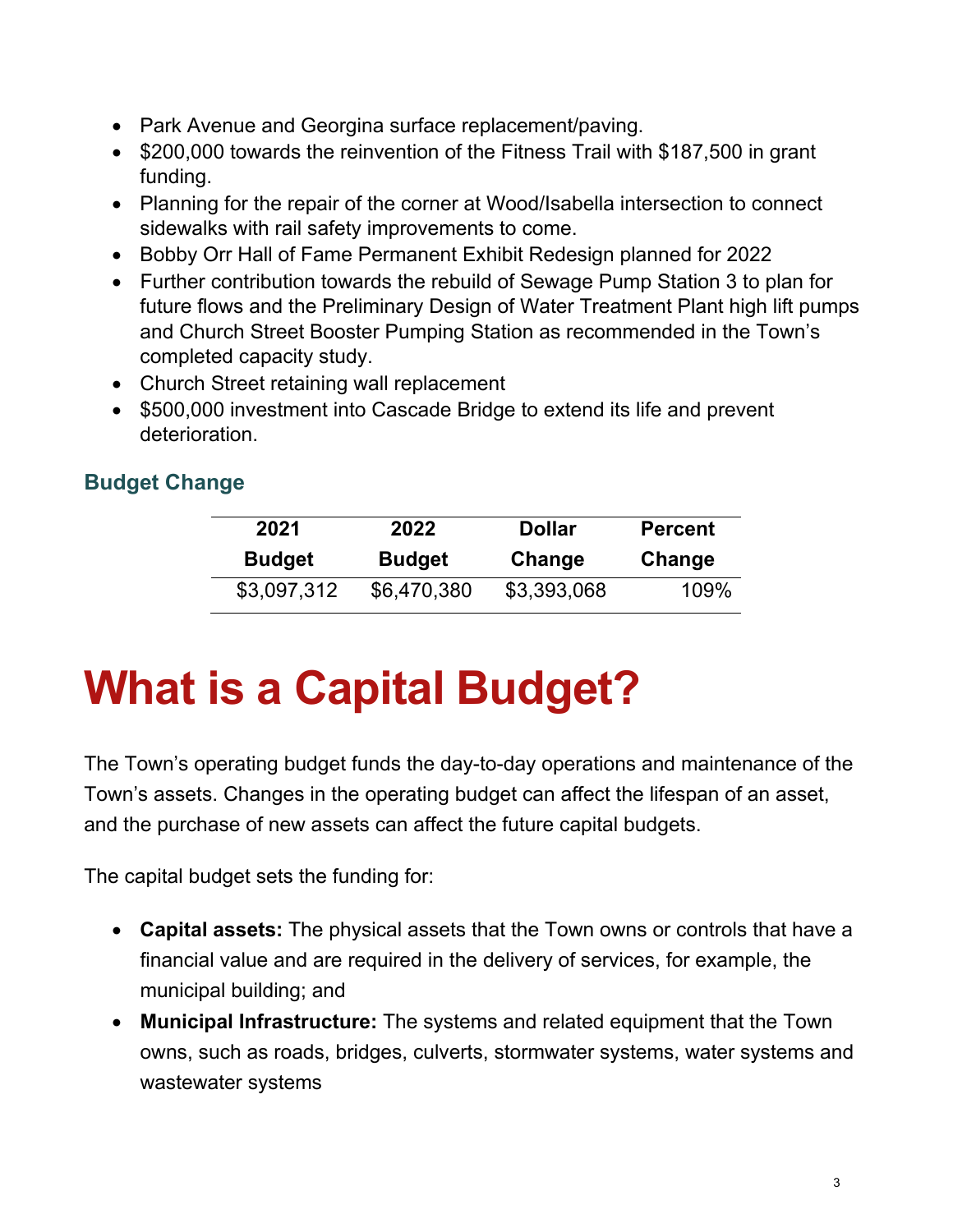As the asset management plan evolves the capital budget will become a more streamlined process, relying heavily on the asset management plans of a municipality helps make decisions regarding project priorities and timing.

Today's reality is that many municipalities face an infrastructure gap, the difference between the work that needs to be done to keep municipal assets and infrastructure in good working condition, and the funds to do so. The realization of this gap has led to various asset management changes, the most recent of which is Ontario Regulation 588/17.

Under Ontario Regulation 588/17, all Ontario municipalities are required to have:

- A strategic asset management policy by July 1, 2019, reviewed and updated at least every five years;
- An asset management plan for water, wastewater, storm, roads, bridges and culverts by July 1, 2022; and
- $\cdot$  An asset management plan for buildings, machinery and equipment, land improvements and vehicles by July 1, 2024

The Town currently has an asset management policy and is working towards the development of an asset management plan for core infrastructure to meet the July 1<sup>st</sup>, 2022, deadline.

## **Dedicated Capital Levy**

To assist with funding capital projects there is a calculation applied each year to identify the annual dedicated capital funding from taxation. As this dedicated levy grows it will help to fund the plans established through the Town's Asset Management Plan. The dedicated levy is currently used to:

- Pay for tax-supported debt repayments
- Annual contribution to the Fleet Reserve
- Annual contribution to the Equipment Reserve
- Annual contribution to the Building Replacement Reserve
- Annual contribution to Capital Asset Replacement Reserve Fund (Infrastructure)
- Assist with funding other tax supported capital projects as they arise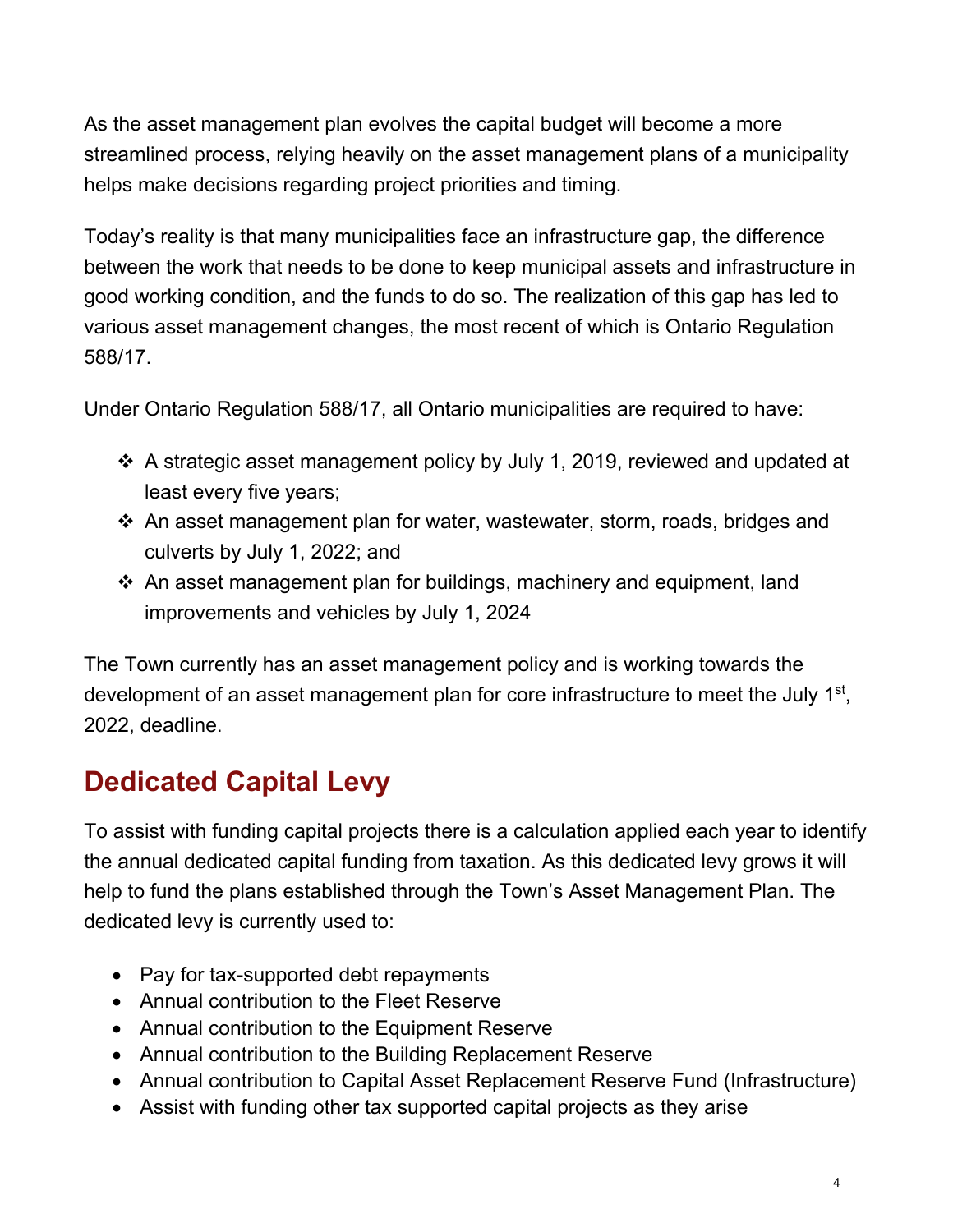#### *The 2022 dedicated capital levy is: \$ 1,942,938*

On January 17, 2017, the Town of Parry Sound officially received their Asset Management Plan (AMP), as submitted by Public Sector Digest Inc. (PSD). This document was extensive and provided a few recommendations for the Town to consider.

The Town of Parry Sound, just like most other municipalities, is dealing with aging infrastructure, and needing to develop a methodology to fund the projects as they come due. Council adopted one of PSD's recommendations, an increase of tax revenues by 1.8%/year for 20 years solely for phasing in full funding to these asset categories.

### **Calculation of the Dedicated Capital Levy**

| 2021 net tax levy required (per 2021 budget) | \$11,708,819 |
|----------------------------------------------|--------------|
| Growth factor                                | 1.8%         |
|                                              | \$210,759    |
| 2021 dedicated capital levy                  | 1,732,179    |
| 2022 dedicated capital levy                  | \$1,942,938  |

#### **Allocation of the Capital Levy**

The goal of the capital levy is to provide funding for future capital projects. As the Town continues to develop its AMP the distribution of the capital levy will be refined to accurately reflect the funding needs of each asset category.

Currently, the dedicated capital levy is used for reserve contributions dedicated to fleet and equipment replacement, building repairs, infrastructure replacement as well as debt principal repayments. Any remaining levy is applied towards tax supported capital projects.

#### **Highlights**

- The projects funded by taxation have remained relatively stable with an increase of \$40,000 in 2022.
- The principal payment for a new debenture of \$120,902 for the capital works on Waubeek/Isabella has been funded from the capital levy.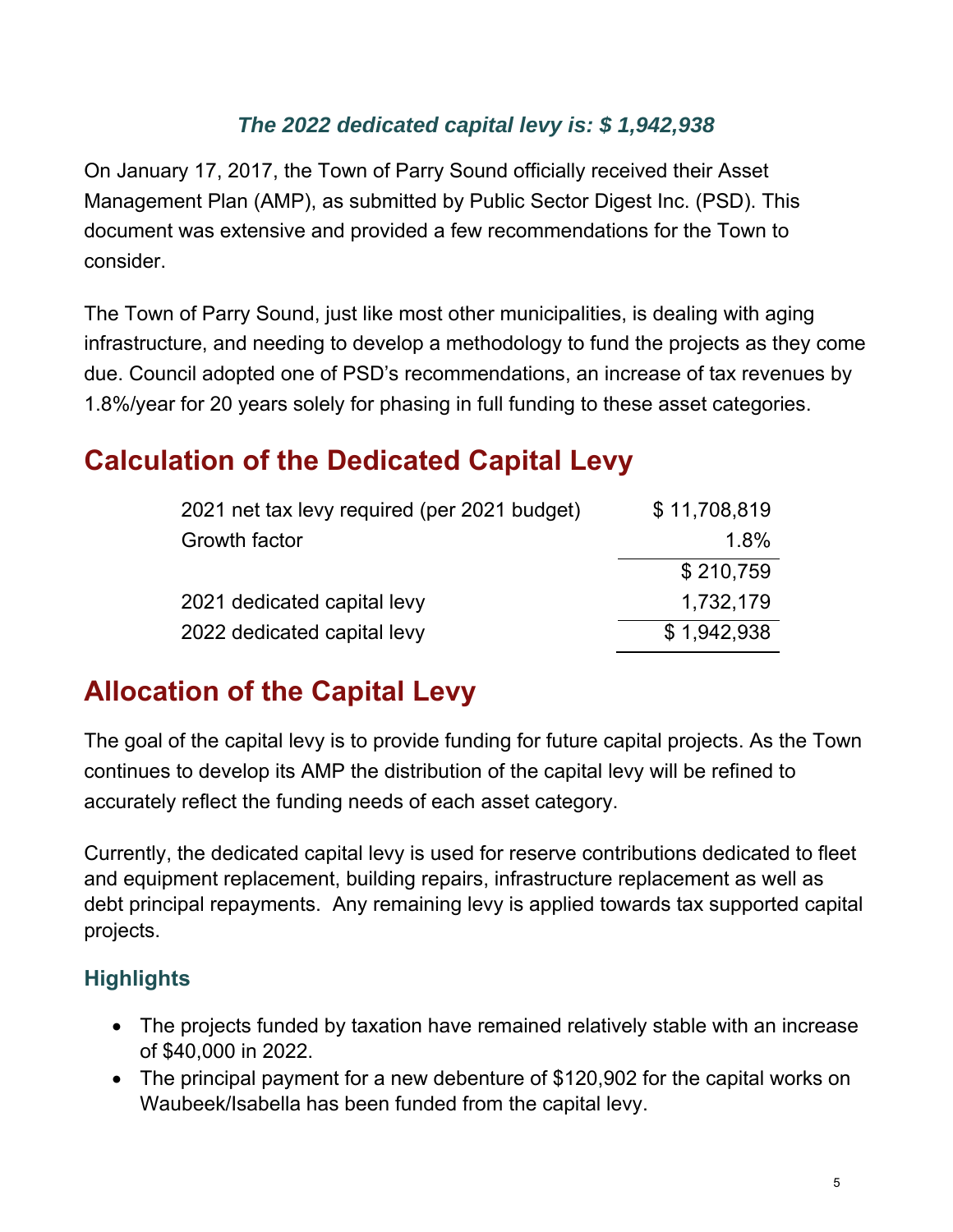- The annual contributions to reserves have increased by \$184,088.
- 59% of the total 2022 capital budget including carry forward items is funded from reserves/reserve funds compared to 69% back in 2021.
- 39% of the total 2022 capital budget including carry forward items is funded from Provincial and Federal grants compared to 28% back in 2021.

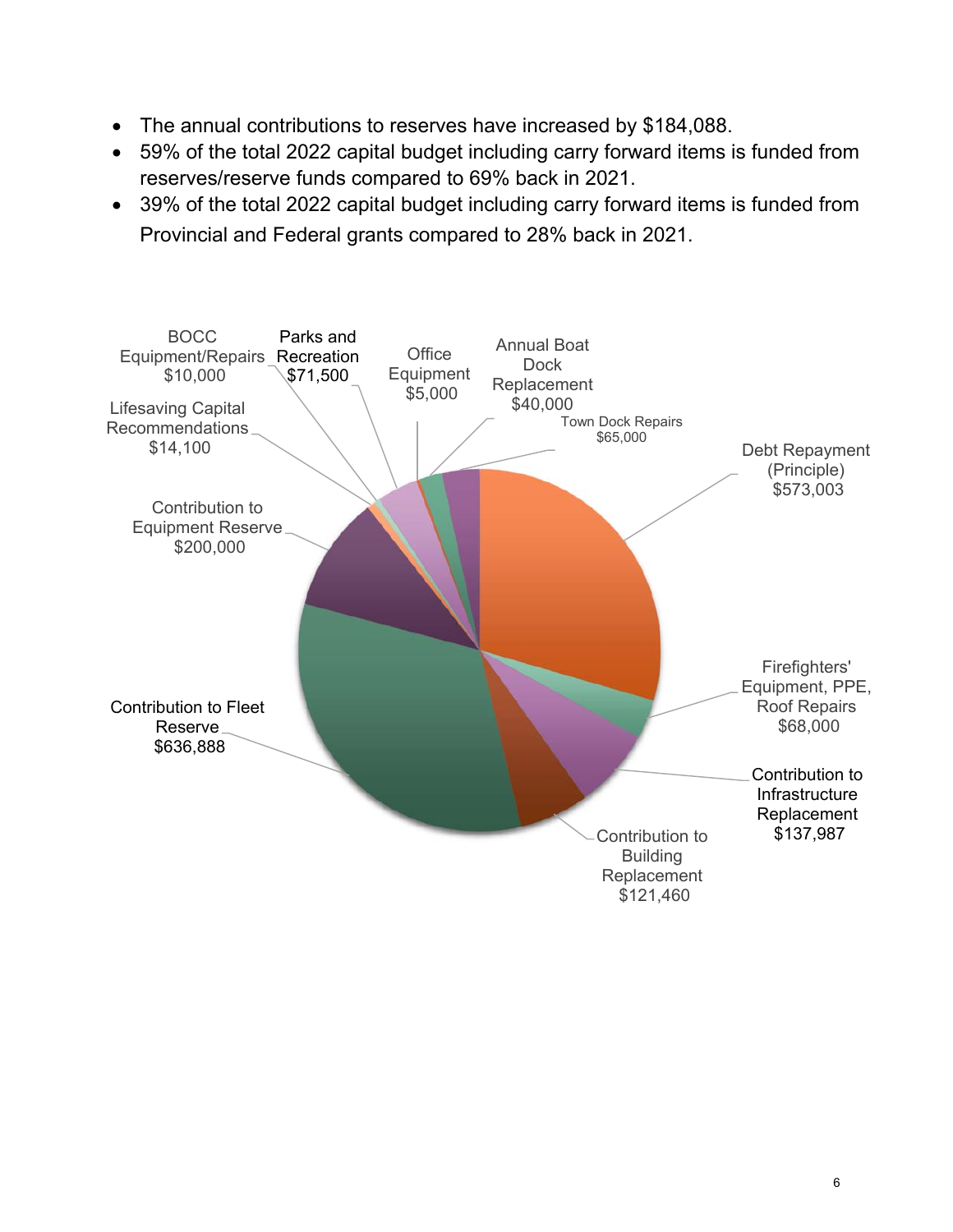## **Fleet Replacement Schedule**

The fleet replacement schedule has been updated to consider the current estimated replacement costs in 2022 forecasted outwards with an inflationary impact of 2% per year. Forecasted replacement anticipates an annual reserve contribution of \$636,888 is required. The details can be found in Appendix A.

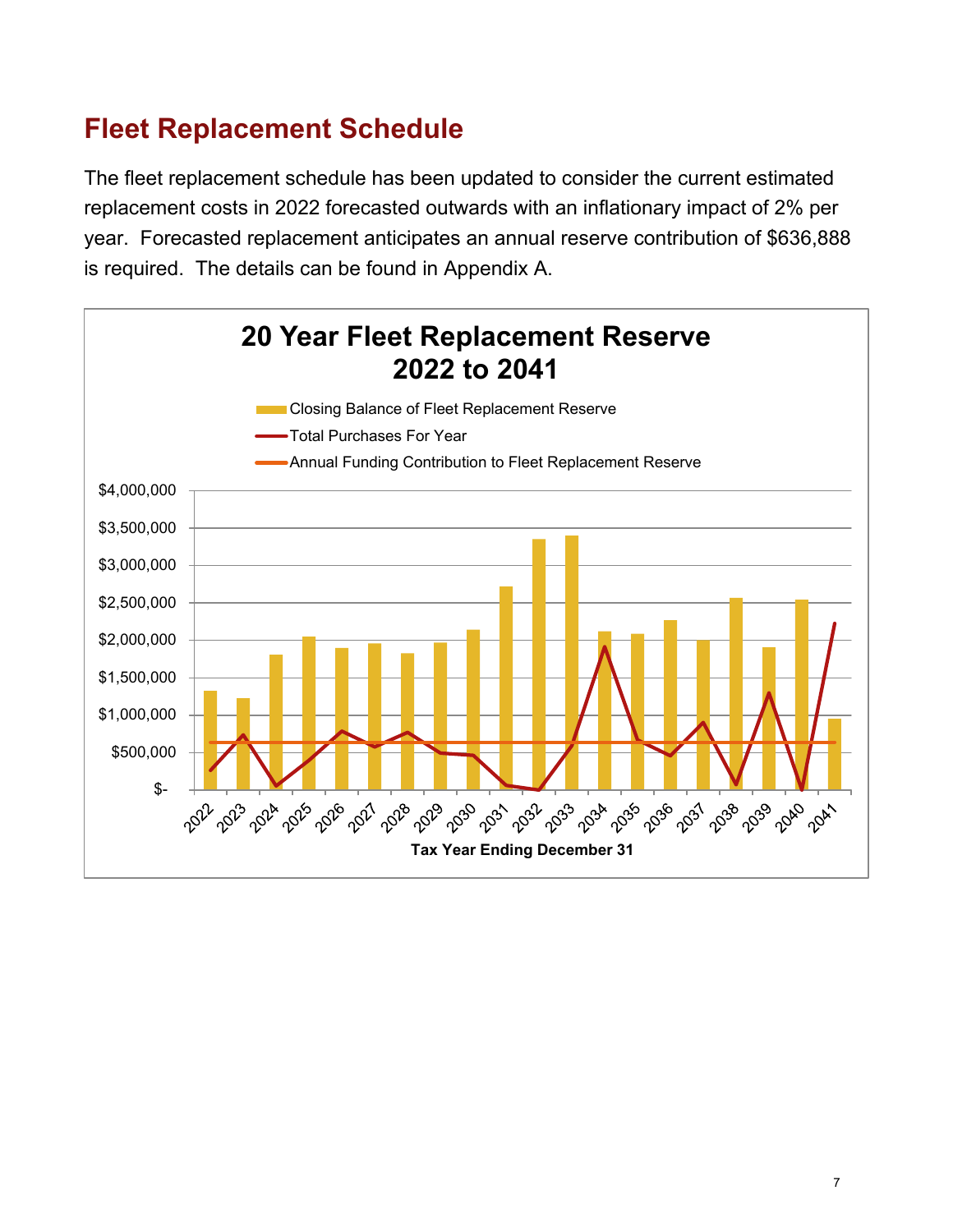## **Equipment Replacement Schedule**

The equipment replacement schedule has been updated to consider the current estimated replacement costs in 2022 forecasted outwards with an inflationary impact of 2% per year. Forecasted replacement anticipates an annual reserve contribution of \$200,000 is required. The details can be found in Appendix B.

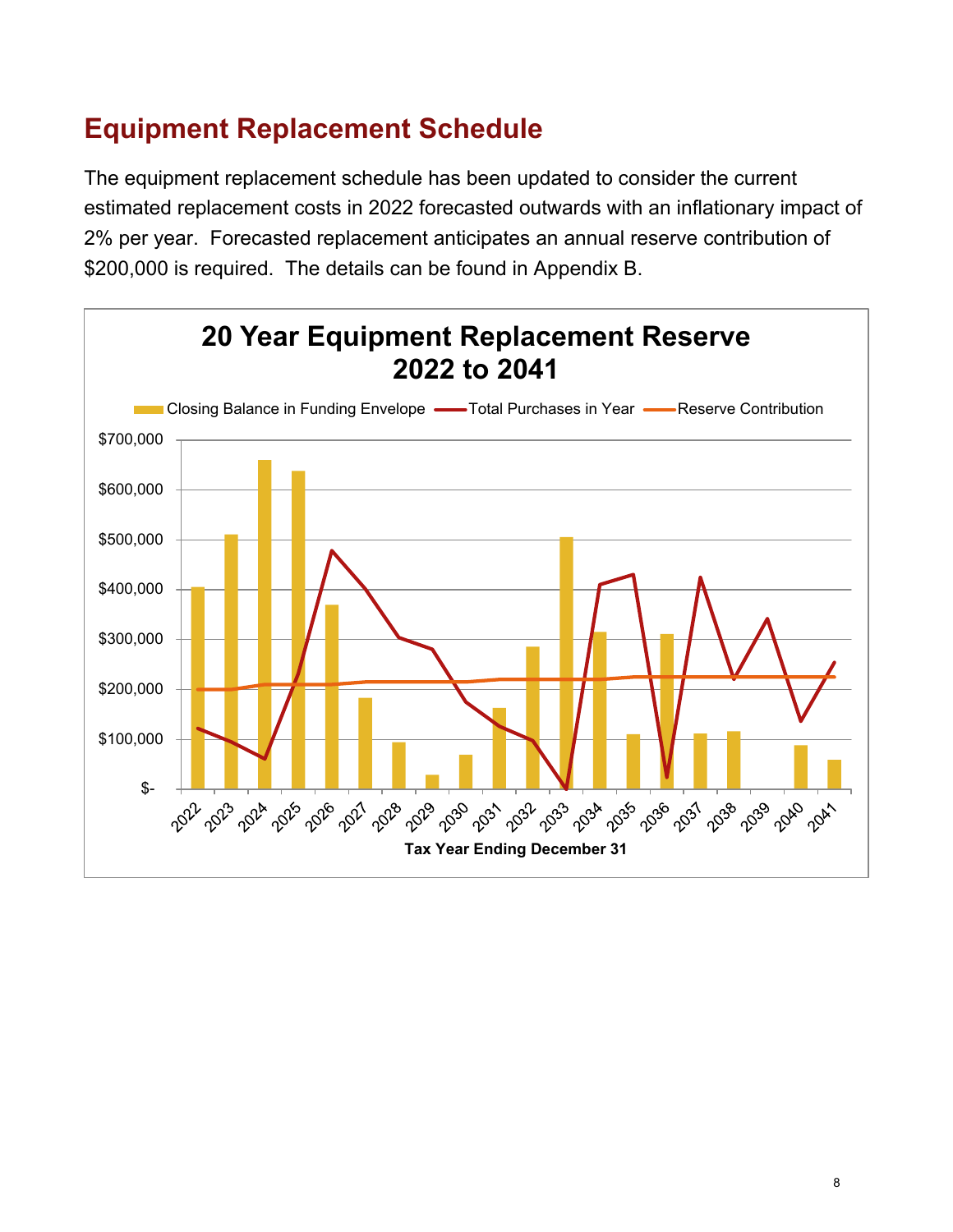## **Capital Projects**

Capital projects vary in size from replacement of the desktop and laptops used by Town staff daily to the replacement of water, wastewater, storm sewer, roads, and sidewalks for a section of road.

A project may be completed within a budget year, or over multiple years. At times, the Town can secure funding from Provincial or Federal programs, or access savings from reserves and reserve funds, and other times it needs to use debt

## **Previously Approved Projects**

#### **Carried Forward from 2021 to 2022**

Projects that have not been completed in 2021 have been deferred to 2022. In some cases, some preliminary work may have been performed or new funding has been made available in 2022.

| <b>Project</b>                   | 2021<br>2022         |                     | Change    |
|----------------------------------|----------------------|---------------------|-----------|
|                                  | <b>Carry Forward</b> | <b>Total Budget</b> |           |
| SPS #3 Upgrade                   | 700,000              | 1,800,000           | 1,100,000 |
| <b>Gate Security/Wastewater</b>  | 30,000               | 30,000              |           |
| SPS #6 Electrical upgrade        | 1,250,000            | 1,500,000           | 250,000   |
| <b>Mission Park Playground</b>   | 80,000               | 80,000              |           |
| Equipment                        |                      |                     |           |
| <b>Tower Hill - Rock Path</b>    | 10,000               | 10,000              |           |
| Restoration                      |                      |                     |           |
| <b>Tables and Chairs</b>         | 33,500               | 33,500              |           |
| <b>Waubuno Beach Roof</b>        | 15,000               | 30,000              | 15,000    |
| <b>CP Station Furnace</b>        | 27,420               | 35,000              | 7,580     |
| <b>Fitness Trail renovations</b> | 50,000               | 250,000             | 200,000   |
| <b>Bird Netting</b>              | 5,000                | 5,000               |           |
| <b>Resurface Ball Fields</b>     | 40,000               | 40,000              |           |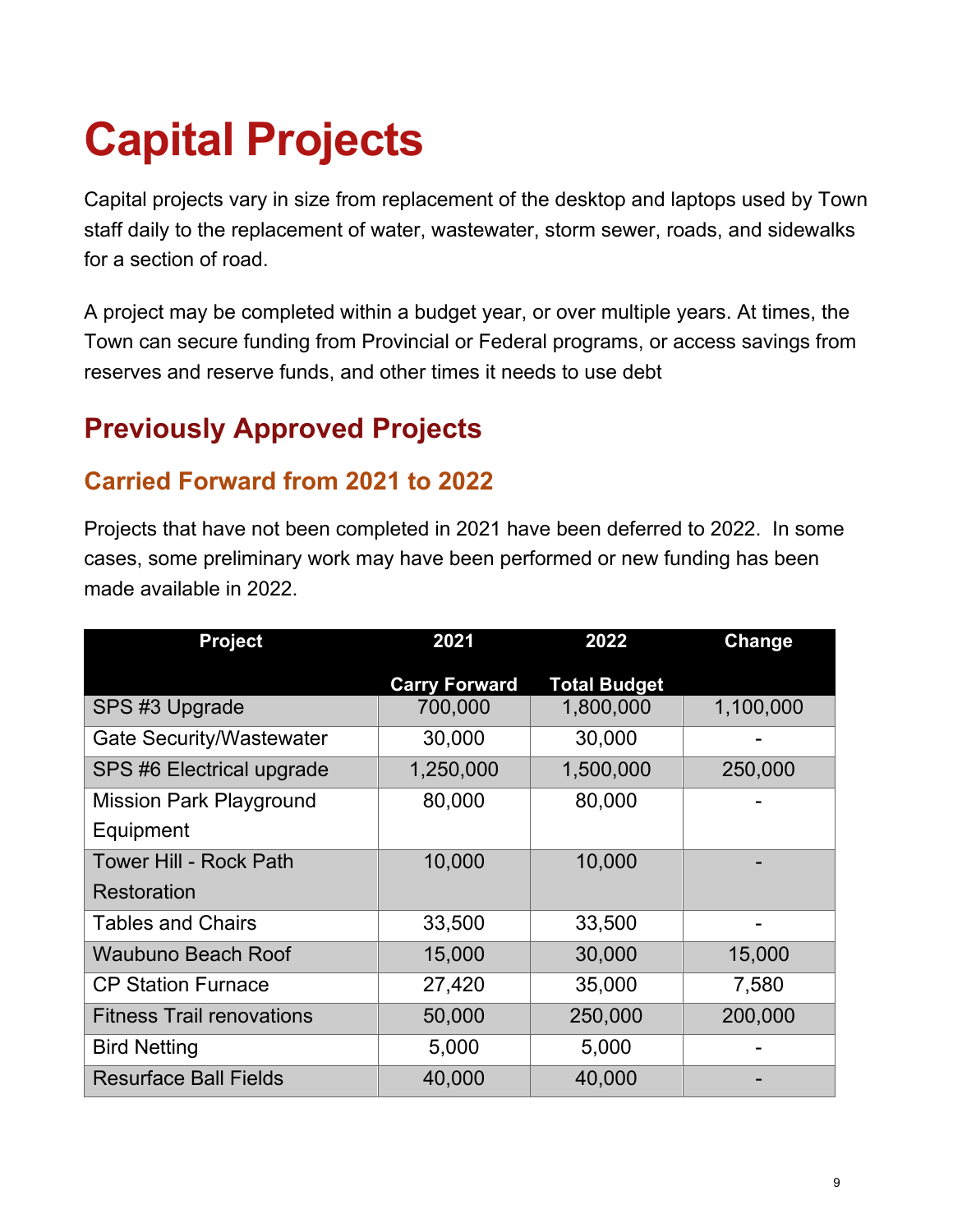| <b>Project</b>                    | 2021<br>2022         |                     | <b>Change</b> |
|-----------------------------------|----------------------|---------------------|---------------|
|                                   | <b>Carry Forward</b> | <b>Total Budget</b> |               |
| Light up the Park -               | 5,500                | 10,500              | 5,000         |
| Infrastructure                    |                      |                     |               |
| <b>Treescape Enhancement in</b>   | 30,000               | 30,000              |               |
| the Downtown                      |                      |                     |               |
| <b>IT Infrastructure Upgrade</b>  | 13,000               | 13,000              |               |
| IT Infrastructure Upgrade -       | 117,000              | 117,000             |               |
| server architecture               |                      |                     |               |
| <b>Stucco Exterior</b>            | 15,000               | 15,000              |               |
| <b>Surveillance Cameras for</b>   | 7,000                | 7,000               |               |
| <b>Town Office</b>                |                      |                     |               |
| New meeting room upgrade          | 15,000               | 15,000              |               |
| <b>Operations Building T8</b>     | 3,000                | 3,000               |               |
| Replacement - Phase II            |                      |                     |               |
| <b>Automatic Vehicle Location</b> | 40,000               | 40,000              |               |
| Technology                        |                      |                     |               |
| Plotter / Scanner                 | 13,500               | 13,500              |               |
| <b>Fire Hall Improvements</b>     | 100,000              | 100,000             |               |
| Accessibility/Safety              |                      |                     |               |
| Rehabilitation of PW Building     | 182,848              | 182,848             |               |
| <b>DBA -Downtown Parry Sound</b>  | 35,400               | 35,400              |               |
| <b>Beautification 2.0</b>         |                      |                     |               |
| Operations yard                   | 130,000              | 210,000             | 80,000        |
| paving/laneway                    |                      |                     |               |
| PW Truck (08 080)                 | 57,500               | 57,500              |               |
| Hillcrest Mower (07-630)          | 17,000               | 17,000              |               |
| Hillcrest Mower (07-920)          | 25,000               | 25,000              |               |
| Fitness trail - Seguin River      | 40,000               | 40,000              |               |
| Pedestrian bridge                 |                      |                     |               |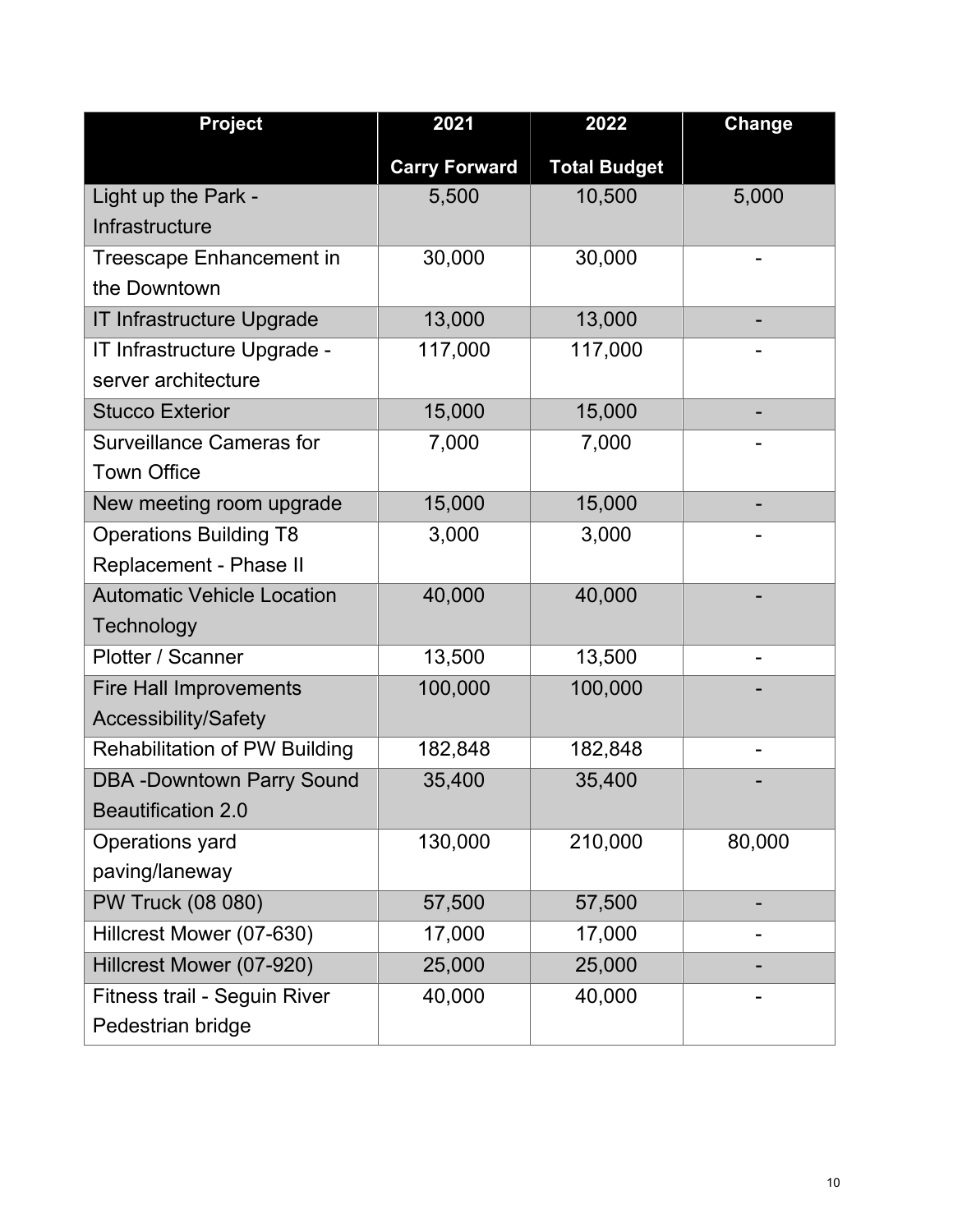| <b>Project</b>                        | 2021                 | 2022                |             |
|---------------------------------------|----------------------|---------------------|-------------|
|                                       | <b>Carry Forward</b> | <b>Total Budget</b> |             |
| <b>Isabella Train Crossing Safety</b> | 750,000              | 750,000             |             |
| Improvements                          |                      |                     |             |
| <b>Water Wastewater Control</b>       | 300,000              | 300,000             |             |
| System                                |                      |                     |             |
| <b>Cla-Val Replacement</b>            | 25,000               | 25,000              |             |
| <b>Water Tower Work</b>               | 40,000               | 40,000              |             |
| <b>Membrane Tank Repairs</b>          | 50,000               | 50,000              |             |
| <b>Dechlorination ORP System</b>      | 15,000               | 15,000              |             |
| replacement                           |                      |                     |             |
| Water tanks level transmitter         | 15,000               | 15,000              |             |
| replacements                          |                      |                     |             |
| <b>Tower Insertion Meters</b>         | 20,000               | 20,000              |             |
| I/O Module Upgrades                   | 40,000               | 40,000              |             |
| <b>Water Plant VFD blowers</b>        | 10,000               | 10,000              |             |
| Town Dock - Lights &                  | 40,000               | 40,000              |             |
| <b>Electrical</b>                     |                      |                     |             |
| <b>Town Dock - Roof</b>               | 12,000               | 12,000              |             |
| <b>Big Sound Marina - Floating</b>    | 1,693,240            | 1,693,240           |             |
| <b>Breakwater</b>                     |                      |                     |             |
| <b>SC Hot Water Tanks</b>             | 5,500                | 5,500               |             |
| <b>Loading Bay Area Upgrades</b>      | 6,000                | 6,000               |             |
| Performance Hall Lighting             | 16,000               | 16,000              |             |
| <b>Consult Fee</b>                    |                      |                     |             |
| <b>Commercial Freezer</b>             | 6,000                | 6,000               |             |
| Total Carried 2021 to 2022            | \$6,131,408          | \$7,788,988         | \$1,657,580 |

Sewage Pump Station 3 (SPS #3) – 7 Hawthorne Crescent

Sewage Pump Station 6 (SPS #6) - 2 Johnson Street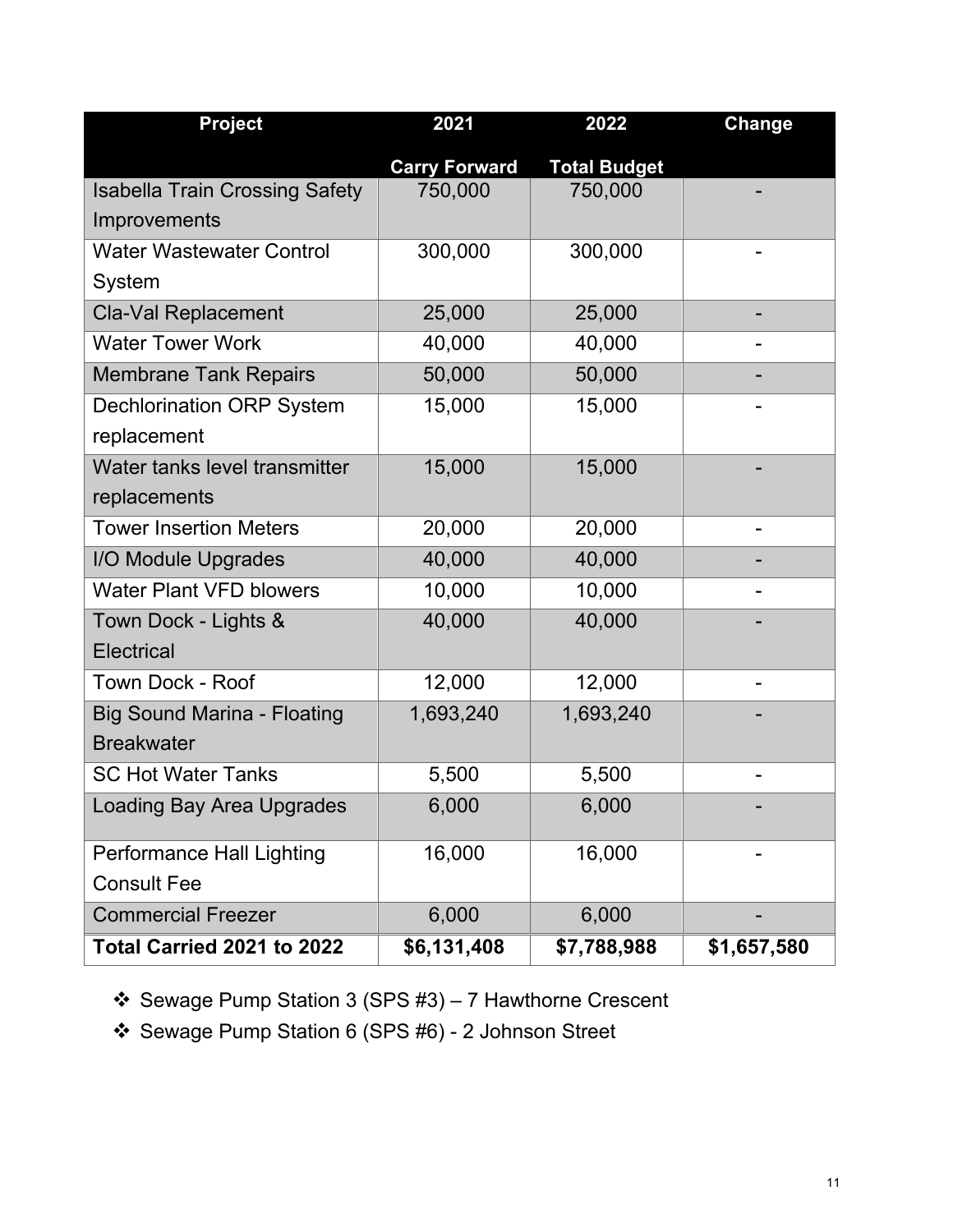## **Annual Capital Expenditures**

There are capital assets owned by the Town that are either pooled (e.g. water meters) or part of a large group of assets (e.g. paving). Annually there is a portion of these assets that need to be replaced/upgraded as there is a continual cycle of items reaching the end of their useful lives.

| <b>Project</b>                                  | <b>Tax Levy</b> | <b>Provincial</b><br><b>Funding</b> | <b>Federal</b><br><b>Funding</b> | <b>Reserve</b> | <b>Reserve</b><br><b>Funds</b> |
|-------------------------------------------------|-----------------|-------------------------------------|----------------------------------|----------------|--------------------------------|
| Laptop & Desktop<br>Replacement                 |                 |                                     |                                  | 34,000         |                                |
| <b>Firefighters Pooled' Gear</b>                | 24,000          |                                     |                                  |                |                                |
| <b>Firefighters' PPE</b>                        | 15,000          |                                     |                                  |                |                                |
| <b>Traffic Light Control</b><br>System          |                 | 120,000                             |                                  |                |                                |
| Manhole repairs <sup>1</sup>                    |                 |                                     |                                  | 100,000        |                                |
| Bowes & Joseph Street -<br>Paving <sup>2</sup>  |                 | 1,200,000                           |                                  |                |                                |
| <b>Culvert Replacements &amp;</b><br>Stormwater |                 | 150,000                             |                                  |                |                                |
| Boat dock replacement <sup>3</sup>              | 40,000          |                                     |                                  |                | 50,000                         |
| <b>Water Meters</b>                             |                 |                                     |                                  | 30,000         |                                |
| <b>Water Plant Lifts &amp;</b><br><b>Pumps</b>  |                 |                                     |                                  | 40,000         |                                |
| <b>Rotork Actuators</b>                         |                 |                                     |                                  | 30,000         |                                |
| <b>Total</b>                                    | 79,000          | 1,470,000                           |                                  | 234,000        | 50,000                         |

<sup>1 \$50,000</sup> per year invested (\$100,000 including 2021 investment)

<sup>2 \$400,000</sup> per year invested (\$1,200,000 including previous years accumulated)

<sup>3 \$50,000</sup> from 2021 amount being carried forward due to supply chain issues and \$40,000 invested in 2022 towards a boat dock replacement at Waubuno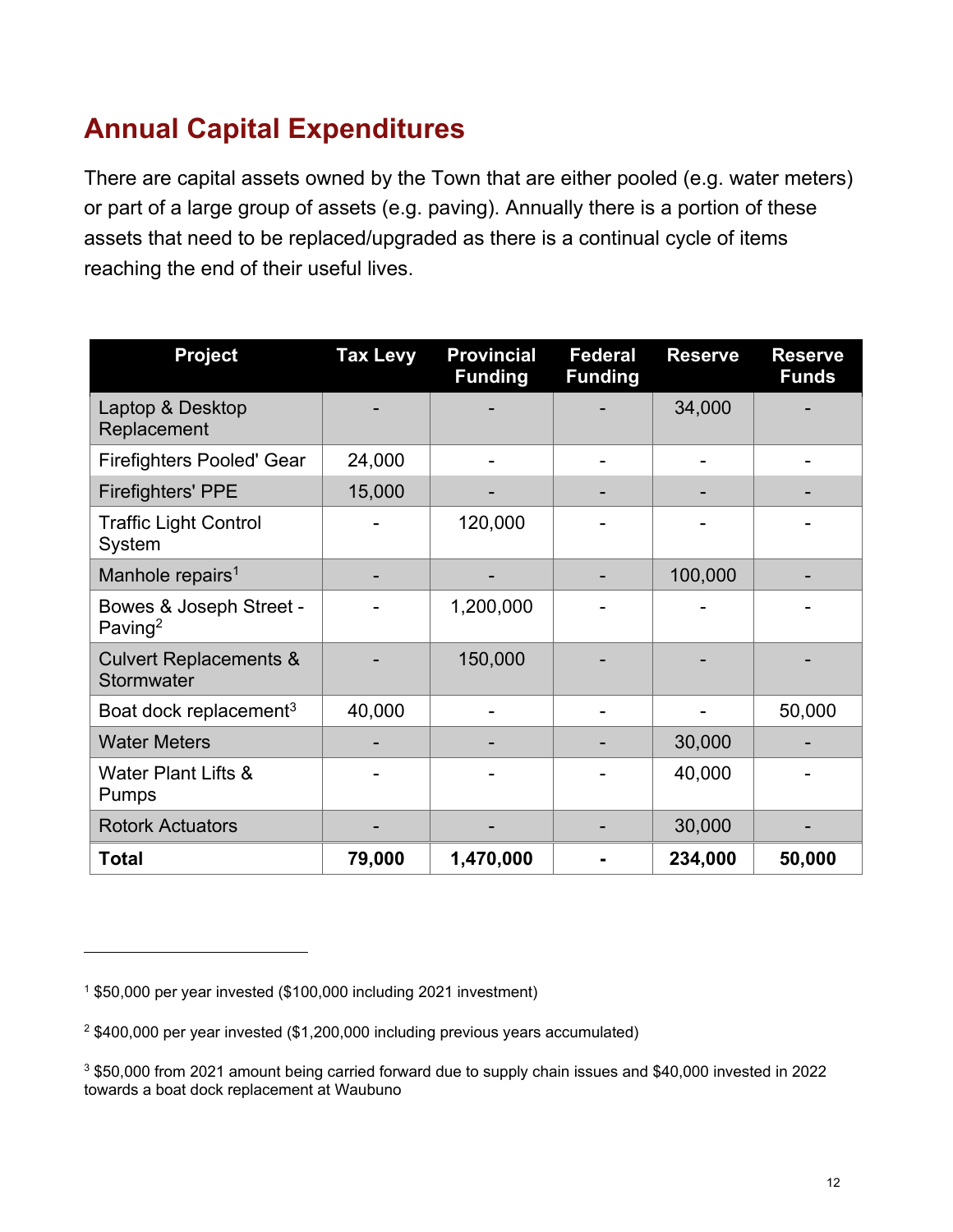### **New 2022 Capital Projects**

Each year there are new projects requiring staff's attention. In 2022, staff's focus is on completing previously approved projects and maintaining regular replacement schedules that have been laid out through long-term planning exercises. With the onset of a worldwide pandemic in 2020, many projects were initially placed on hold to manage cash flows until property taxation receivables were more certain. In 2021, projects were resumed. However, some projects encountered supply chain issues or delays due to the rising costs of materials and services expected. To keep up with infrastructure replacement needs, annual paving/capital replacement investments have still been planned for 2022 in addition to the carryforward to stay on track.

#### **General Government**

| Office of the Chief Administrative Officer, Finance & Information Technology |  |
|------------------------------------------------------------------------------|--|
|------------------------------------------------------------------------------|--|

| <b>Project</b>                                          | <b>Tax Levy</b> | <b>Municipal</b><br><b>Partners</b> | <b>Reserve</b> | <b>Reserve</b><br><b>Funds</b> |
|---------------------------------------------------------|-----------------|-------------------------------------|----------------|--------------------------------|
| <b>Operations Telephone System</b>                      | 5,000           | $\overline{\phantom{0}}$            |                |                                |
| <b>Municipal Office Outdoor</b><br>Rooftop Improvements | ۰               |                                     | 50,000         |                                |
| <b>Total</b>                                            | 5,000           | $\blacksquare$                      | 50,000         |                                |

#### **Protection Services**

*Emergency & Protective Services, Fire, By-law Enforcement & Building Inspection* 

| <b>Project</b>             | <b>Tax Levy</b> | <b>Municipal</b><br><b>Partners</b> | <b>Reserve</b>           | <b>Reserve</b><br><b>Funds</b> |
|----------------------------|-----------------|-------------------------------------|--------------------------|--------------------------------|
| Fire Hall Telephone System | 9,000           |                                     |                          |                                |
| Fire Hall Roof Repair      | 20,000          | $\overline{\phantom{0}}$            | $\overline{\phantom{0}}$ |                                |
| <b>Total</b>               | 29,000          | $\blacksquare$                      |                          | $\blacksquare$                 |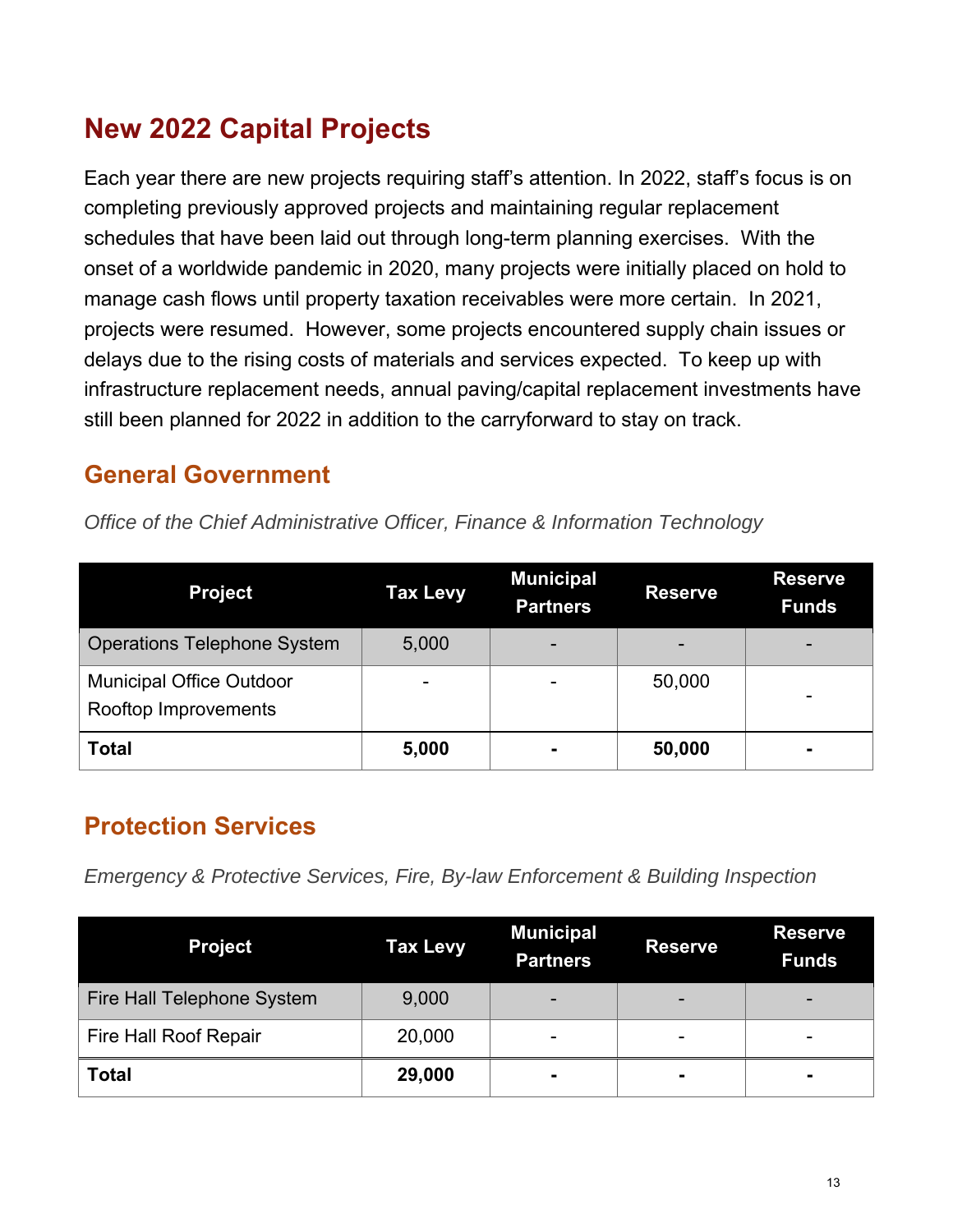### **Transportation Services**

*Operations & Winter Control* 

| <b>Project</b>                                             | <b>Provincial</b><br><b>Funding</b> | <b>Federal</b><br><b>Funding</b> | <b>Reserve</b> | <b>Reserve</b><br><b>Funds</b> |
|------------------------------------------------------------|-------------------------------------|----------------------------------|----------------|--------------------------------|
| Operations Truck 08-050                                    |                                     |                                  | 55,000         |                                |
| Operations Truck 08-230                                    |                                     |                                  | 87,800         |                                |
| <b>TC-12 Trailer</b>                                       |                                     |                                  | 7,500          |                                |
| <b>Brush Chipper</b>                                       |                                     |                                  | 72,400         |                                |
| <b>Cascade Bridge</b>                                      |                                     | 500,000                          |                |                                |
| <b>Sidewalks</b>                                           | 100,000                             |                                  |                |                                |
| <b>Overhead Garage Doors</b>                               |                                     |                                  | 12,000         |                                |
| <b>Church Street Retaining Wall</b>                        | 200,000                             |                                  |                |                                |
| Repair Corner Wood/Isabella<br>extension of road/sidewalks |                                     | 600,000                          |                |                                |
| Park Avenue and Georgina                                   | 300,000                             |                                  |                |                                |
| <b>Church Street Railing</b>                               |                                     |                                  |                | 13,000                         |
| <b>Total</b>                                               | 600,000                             | 1,100,000                        | 234,700        | 13,000                         |

#### **Environmental Services**

*Storm Water Control, Waste Management, Wastewater Services & Water Services* 

| <b>Project</b>                                               | <b>Provincial</b><br><b>Funding</b> | <b>Federal</b><br><b>Funding</b> | <b>Reserve</b> | <b>Reserve</b><br><b>Funds</b> |
|--------------------------------------------------------------|-------------------------------------|----------------------------------|----------------|--------------------------------|
| Wastewater Truck 08-055                                      | -                                   | $\overline{\phantom{0}}$         | 75,000         |                                |
| <b>Wastewater Treatment Plant</b><br><b>Telephone System</b> | ۰                                   | $\blacksquare$                   | 3,500          |                                |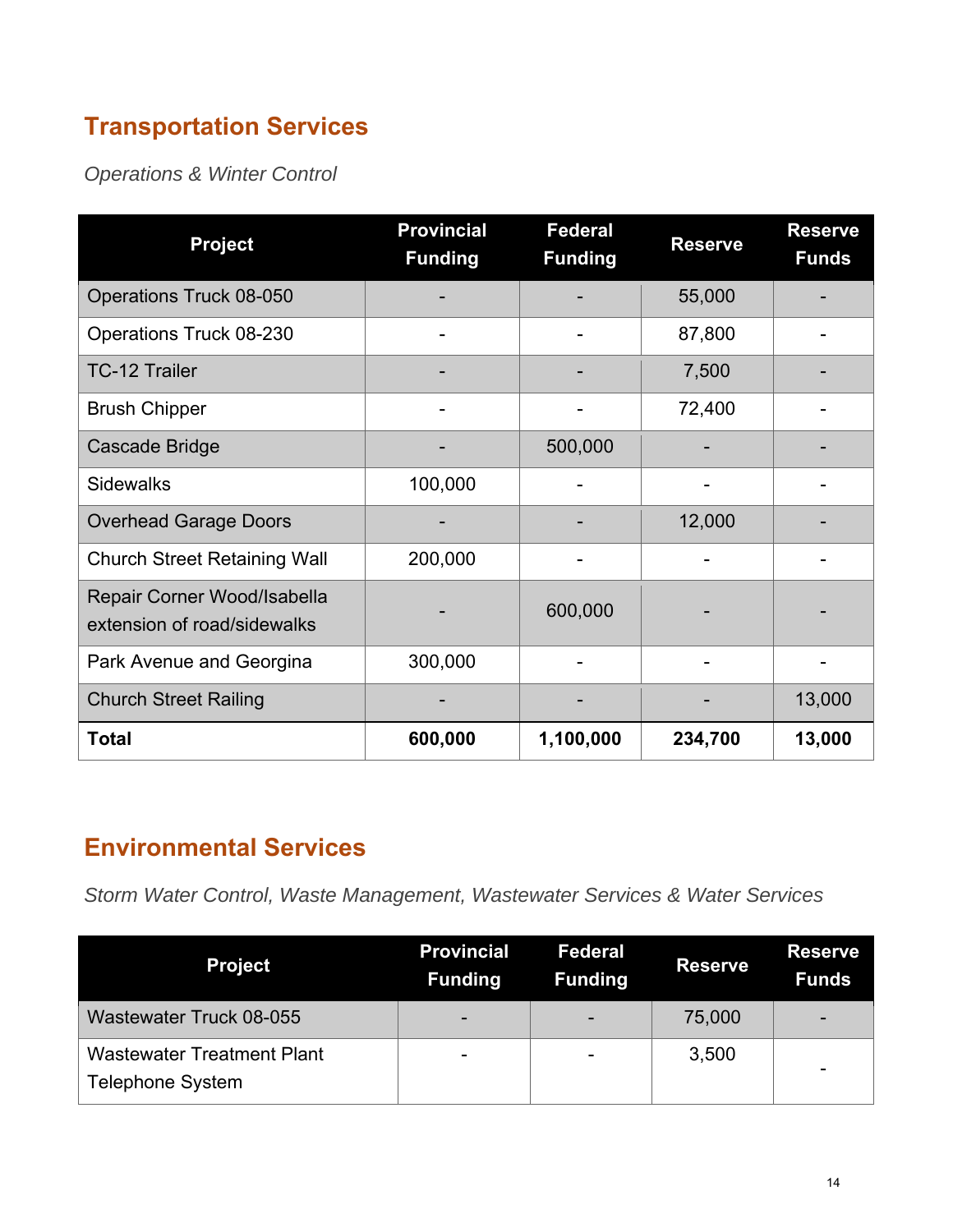| <b>Project</b>                                                                                          | <b>Provincial</b><br><b>Funding</b> | <b>Federal</b><br><b>Funding</b> | <b>Reserve</b> | <b>Reserve</b><br><b>Funds</b> |
|---------------------------------------------------------------------------------------------------------|-------------------------------------|----------------------------------|----------------|--------------------------------|
| Preliminary Design of WTF High Lift<br><b>Pumps and Church Street Booster</b><br><b>Pumping Station</b> |                                     |                                  | 50,000         |                                |
| <b>Water Plant Furnace</b>                                                                              |                                     |                                  | 11,000         |                                |
| <b>Polymer Injection System</b>                                                                         |                                     |                                  | 30,000         |                                |
| <b>Forklift Batteries and Charging</b><br>System                                                        |                                     |                                  | 15,000         |                                |
| <b>Water Treatment Plant Telephone</b><br>System                                                        |                                     |                                  | 4,000          |                                |
| Water Truck 08-020                                                                                      |                                     |                                  | 57,000         |                                |
| <b>Total</b>                                                                                            |                                     |                                  | 245,500        |                                |

#### **Health Services**

*Cemeteries & Land Ambulance* 

| <b>Project</b>          | <b>Provincial</b><br><b>Funding</b> | <b>Federal</b><br><b>Funding</b> | <b>Reserve</b> | <b>Reserve</b><br><b>Funds</b> |
|-------------------------|-------------------------------------|----------------------------------|----------------|--------------------------------|
| Ambulance 5260          |                                     |                                  |                | 180,000                        |
| Ambulance 5261          | $\overline{\phantom{0}}$            | -                                |                | 180,000                        |
| Ambulance 5100          | ۰                                   | ۰                                |                | 180,000                        |
| <b>EMS Base Repairs</b> | $\overline{\phantom{0}}$            | -                                |                | 100,000                        |
| <b>Total</b>            |                                     |                                  |                | 640,000                        |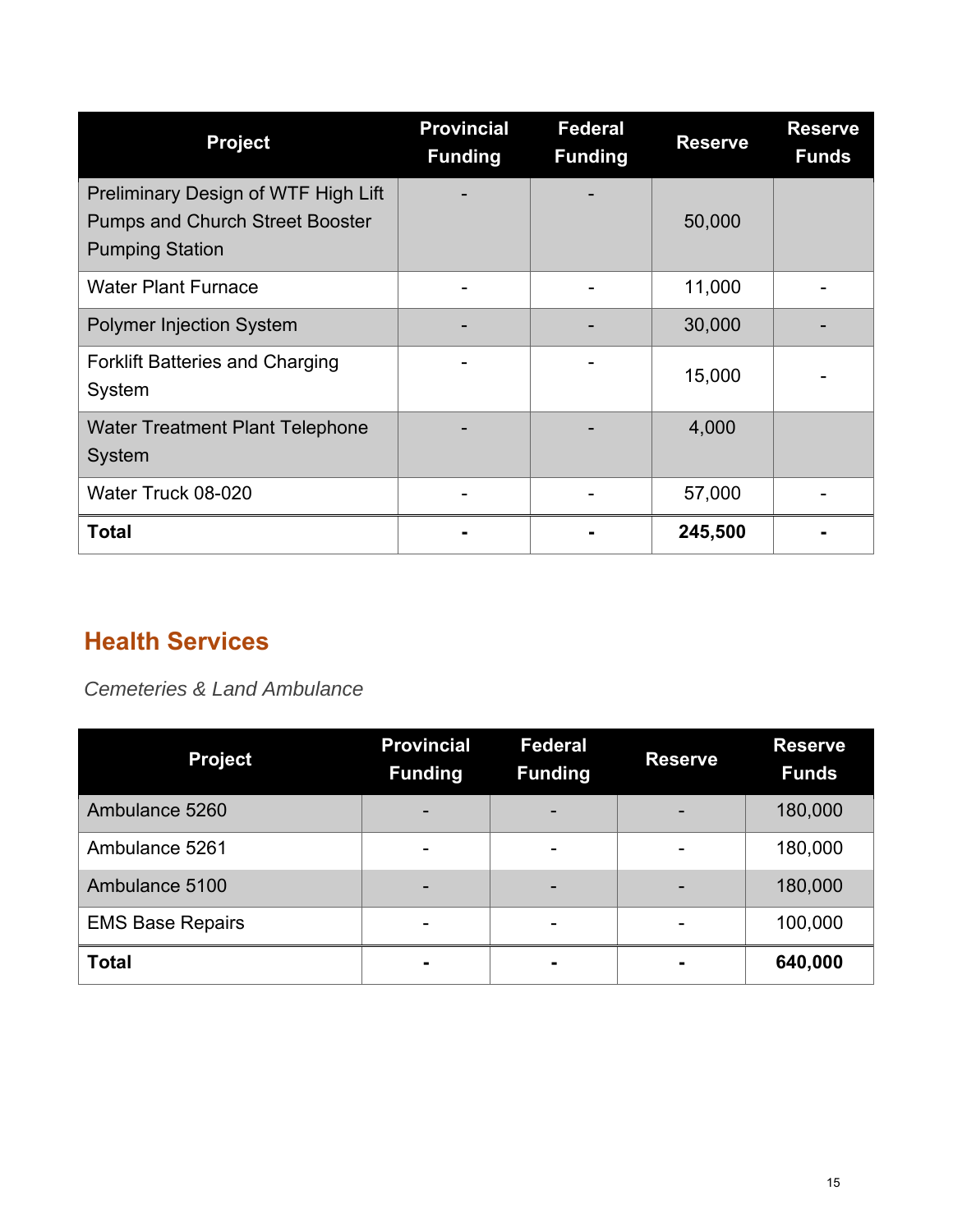#### **Recreation and Culture**

*Bobby Orr Community Centre, Parks and Recreation, Charles W. Stockey Centre & Bobby Orr Hall of Fame* 

| <b>Project</b>                                    | <b>Tax Levy</b> | <b>Fundraising</b> | <b>Federal</b><br><b>Funding</b> | <b>Reserve</b> | <b>Reserve</b><br><b>Funds</b> |
|---------------------------------------------------|-----------------|--------------------|----------------------------------|----------------|--------------------------------|
| <b>Waubuno Beach</b><br>Playground                | 31,500          |                    |                                  | 57,000         |                                |
| <b>BOCC Condenser</b><br><b>Holding Tank</b>      | 10,000          |                    |                                  |                |                                |
| Parks waste<br>containers                         | 20,000          |                    |                                  |                |                                |
| Parks Truck 08-030                                |                 |                    |                                  | 52,000         |                                |
| <b>Plow for 08-250</b>                            |                 |                    |                                  | 10,000         |                                |
| Waubuno Beach<br>Lifesaving Impr.                 | 8,300           |                    |                                  |                |                                |
| <b>Centennial Beach</b><br>Lifesaving Impr        | 5,800           |                    |                                  |                |                                |
| <b>Town Dock Repairs</b>                          | 40,000          |                    | 40,000                           |                |                                |
| <b>Town Dock</b><br>Washroom                      | 25,000          |                    |                                  |                |                                |
| <b>BOHOF Permanent</b><br><b>Exhibit Redesign</b> |                 | 79,000             | 494,250                          |                | 85,750                         |
| Refrigerators                                     |                 |                    |                                  | 6,000          |                                |
| Bayside Deck &<br><b>Concrete Repairs</b>         |                 |                    | 98,000                           |                |                                |
| <b>Total</b>                                      | 140,600         | 79,000             | 632,250                          | 125,000        | 85,750                         |

 Items for Council Consideration from the public will be brought forward to the February 22nd meeting of Council.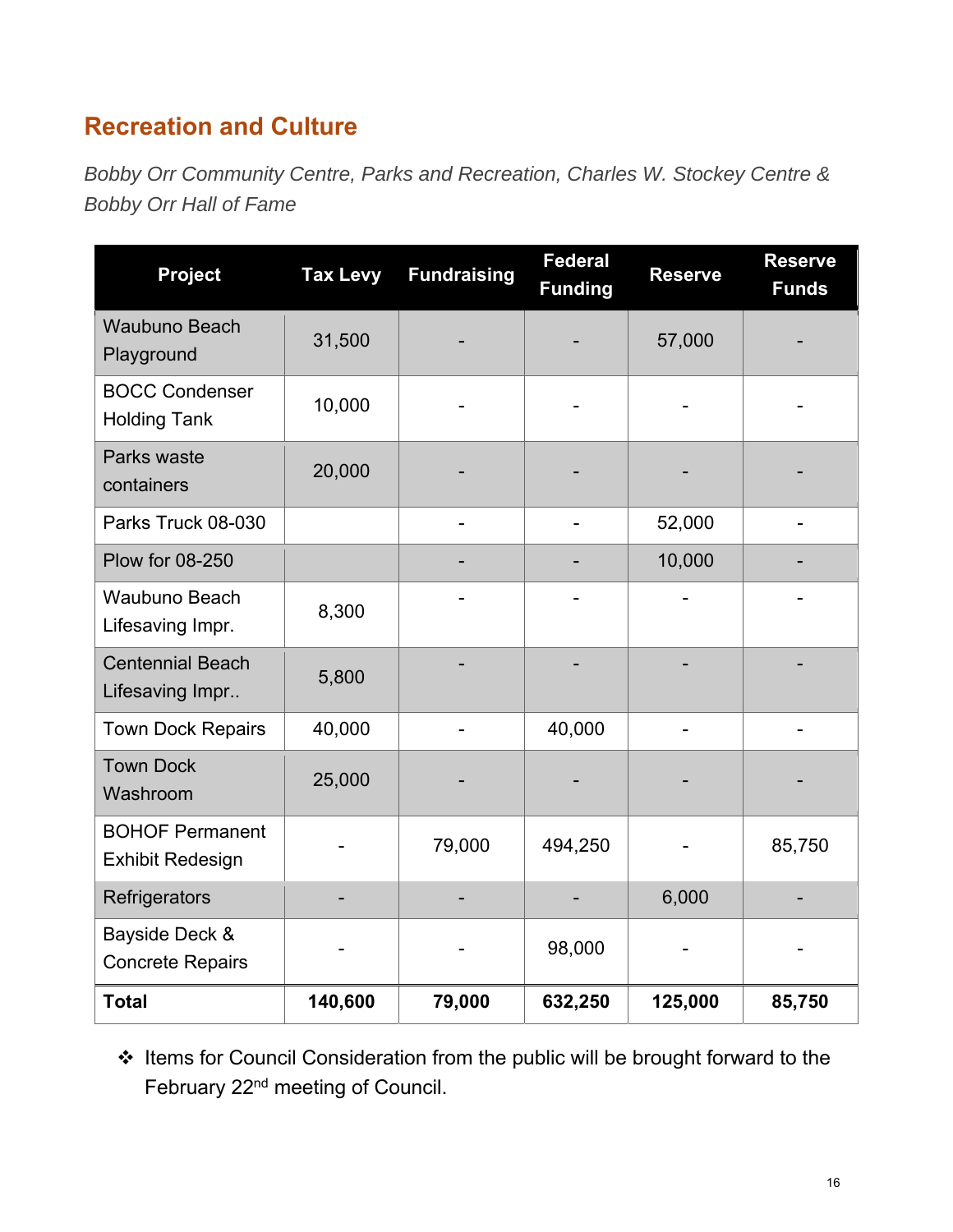#### **Summary of New Capital Projects**

| <b>Department</b>                                            | <b>Tax Levy</b> | <b>Provincial</b><br><b>Funding</b> | <b>Federal</b><br><b>Funding</b> | <b>Fundraising</b> | <b>Reserve</b> | <b>Reserve</b><br><b>Funds</b> | <b>Total</b> |
|--------------------------------------------------------------|-----------------|-------------------------------------|----------------------------------|--------------------|----------------|--------------------------------|--------------|
| Changes in Funding/Additional Dollars to Carryforward Items  |                 |                                     |                                  |                    |                |                                |              |
| New Changes to<br>Carryforward                               | 20,000          | 80,000                              | 187,500                          |                    | 1,357,580      | 12,500                         | 1,657,580    |
| <b>Annual Capital Expenditures</b>                           |                 |                                     |                                  |                    |                |                                |              |
| <b>Annual Replacement</b><br>Program without<br>Carryforward | 79,000          | 570,000                             |                                  |                    | 184,000        |                                | 833,000      |
| <b>New Capital Projects</b>                                  |                 |                                     |                                  |                    |                |                                |              |
| <b>General Government</b>                                    | 5,000           |                                     | $\blacksquare$                   |                    | 50,000         |                                | 55,000       |
| <b>Protection Services</b>                                   | 29,000          |                                     |                                  |                    |                |                                | 29,000       |
| Transportation<br><b>Services</b>                            |                 | 600,000                             | 1,100,000                        |                    | 234,700        | 13,000                         | 1,947,700    |
| Environmental<br><b>Services</b>                             |                 |                                     |                                  |                    | 245,500        |                                | 245,500      |
| <b>Health Services</b>                                       |                 |                                     |                                  |                    |                | 640,000                        | 640,000      |
| <b>Recreation and</b><br>Culture                             | 140,600         |                                     | 632,250                          | 79,000             | 125,000        | 85,750                         | 1,062,600    |
| <b>Total</b>                                                 | 273,600         | 1,250,000                           | 1,919,750                        | 79,000             | 2,196,780      | 751,250                        | 6,470,380    |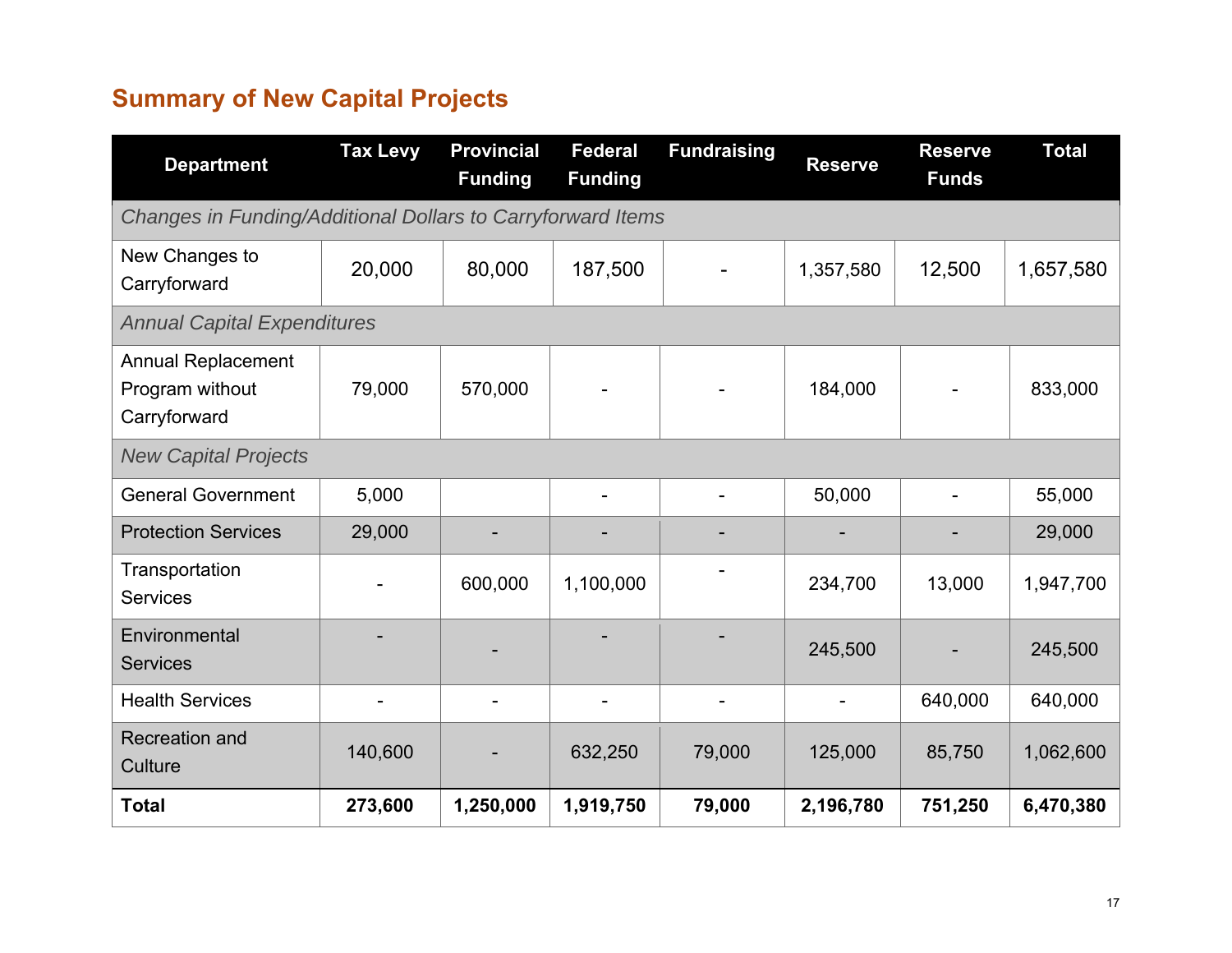#### **Appendix A Forecast of Fleet Requirements Fleet Funded By Tax Levy**

| <b>Assumed Inflation Rate</b>                                   |                                    | 2.0%                             |                                                 |                    |                          |                           |                 |                           |            |              |                                                                                            |               |              |           |
|-----------------------------------------------------------------|------------------------------------|----------------------------------|-------------------------------------------------|--------------------|--------------------------|---------------------------|-----------------|---------------------------|------------|--------------|--------------------------------------------------------------------------------------------|---------------|--------------|-----------|
| Use / Callsign                                                  | <b>Year of Last</b><br>Replacement | Replacement<br>Period (Yrs)      | <b>CURRENT VALUE</b><br><b>REPLACEMENT COST</b> | 2022               | 2023                     | 2024                      | 2025            | 2026                      | 2027       | 2028         | 2029                                                                                       | 2030          | 2031         | 2032      |
| <b>Operations and Parks and Rec</b>                             |                                    |                                  |                                                 |                    |                          |                           |                 |                           |            |              |                                                                                            |               |              |           |
| Snowplow (outgoing plow goes                                    |                                    |                                  |                                                 |                    |                          |                           |                 |                           |            |              |                                                                                            |               |              |           |
| to spare)                                                       |                                    |                                  | 360,000                                         |                    |                          |                           |                 |                           |            |              |                                                                                            |               |              |           |
| Snowplow 08-100<br>Dump Truck 08-120                            | 2015<br>2019                       | 10<br>10                         | 270,000                                         |                    |                          |                           | (397, 500)      |                           |            |              | (322, 700)                                                                                 |               |              |           |
| Snowplow 08-140                                                 | 2017                               | 10                               | 360,000                                         |                    |                          |                           |                 |                           | (413,500)  |              |                                                                                            |               |              |           |
| Snowplow 08-160                                                 | 2013                               | 10                               | 360,000                                         |                    | (374, 500)               |                           |                 |                           |            |              |                                                                                            |               |              |           |
|                                                                 |                                    |                                  |                                                 |                    |                          |                           |                 |                           |            |              |                                                                                            |               |              |           |
| Sidewalk Plow 07-720                                            | 2020                               | 8                                | 260,000                                         |                    |                          |                           |                 |                           |            | (229, 300)   |                                                                                            |               |              |           |
| Sidewalk Plow 07-730                                            | 2018                               | 8                                | 260,000                                         |                    |                          |                           |                 | (196, 500)                |            |              |                                                                                            |               |              |           |
| Sidewalk Plow TBD (NEW)                                         |                                    | 8                                |                                                 |                    |                          |                           |                 |                           |            |              |                                                                                            |               |              |           |
|                                                                 |                                    |                                  |                                                 |                    |                          |                           |                 |                           |            |              |                                                                                            |               |              |           |
| Vacuum Truck 07-650                                             | 2018                               | 12                               | 650,000                                         |                    |                          |                           |                 |                           |            |              |                                                                                            | (761, 600)    |              |           |
| Sweeper Truck 07-740                                            | 2016                               | 12                               | 300,000                                         |                    |                          |                           |                 |                           |            | (380, 500)   |                                                                                            |               |              |           |
|                                                                 |                                    |                                  |                                                 |                    |                          |                           |                 |                           |            |              |                                                                                            |               |              |           |
| Operations 08-010                                               | 2016                               | $\overline{7}$                   | 45,000                                          |                    | (45,900)                 |                           |                 |                           |            |              |                                                                                            | (52,700)      |              |           |
| Operations 08-050                                               | 2015                               | $\overline{7}$                   | 55,000                                          | (55,000.00)        |                          |                           |                 |                           |            |              | (63, 200)                                                                                  |               |              |           |
| Operations 08-070                                               | 2017                               | $\overline{7}$                   | 52,000                                          |                    |                          | (54, 100)                 |                 |                           |            |              |                                                                                            |               | (62, 100)    |           |
| Operations 08-080                                               | 2020<br>2019                       | $\overline{7}$<br>$\overline{7}$ | 57,500                                          | (57,500.00)        |                          |                           |                 |                           | (66,000)   |              | 66,000                                                                                     |               |              |           |
| Cemetery 08-090<br>Operations 08-230                            | 2015                               | $\overline{7}$                   | 87,800<br>87,800                                |                    |                          |                           |                 | (74, 500)                 |            |              | (100, 900)                                                                                 |               |              |           |
| Operations 08-270 (V00047-1)                                    | 2016                               | $\overline{7}$                   | 80,000                                          | (87,800.00)        | (65,000)                 |                           |                 |                           |            |              |                                                                                            | (74, 700)     |              |           |
| Operations (NEW - Foreman)                                      | 2015                               | $\overline{7}$                   | 34,000                                          |                    | (34,000)                 |                           |                 |                           |            |              |                                                                                            | (39, 100)     |              |           |
|                                                                 |                                    |                                  |                                                 |                    |                          |                           |                 |                           |            |              |                                                                                            |               |              |           |
| Parks 08-030                                                    | 2020                               | $\overline{7}$                   | 52,000                                          | (52,000.00)        |                          |                           |                 |                           | (57, 400)  |              |                                                                                            |               |              |           |
| Parks 08-040                                                    | 2016                               | $\overline{7}$                   | 45,000                                          |                    | (53,000)                 |                           |                 |                           |            |              |                                                                                            | (60, 900)     |              |           |
| Parks 08-290                                                    | 2020                               | $\overline{7}$                   | 87,800                                          |                    |                          |                           |                 |                           |            | (98,900)     |                                                                                            |               |              |           |
| Parks 08-250                                                    | 2016                               | $\overline{7}$                   | 62,000                                          |                    | (63, 200)                |                           |                 |                           |            |              |                                                                                            | (72,600)      |              |           |
| Parks 08-250                                                    | 2022                               |                                  | 10,000                                          | (10,000)           |                          |                           |                 |                           |            |              |                                                                                            |               |              |           |
| Parks 08-251                                                    | 2020                               | $\overline{7}$                   | 55,000                                          |                    |                          |                           |                 |                           | $\sim$     | (61,900)     |                                                                                            |               |              |           |
|                                                                 |                                    |                                  |                                                 |                    |                          |                           |                 |                           |            |              |                                                                                            |               |              |           |
| Directors Vehicle (5 years for first                            |                                    | $\overline{7}$                   |                                                 |                    |                          |                           |                 |                           |            |              |                                                                                            |               |              |           |
| lease) 08-300                                                   | 2020                               |                                  | 40,000                                          |                    |                          |                           |                 |                           | (38, 600)  |              |                                                                                            |               |              |           |
| <b>Building Department</b><br><b>Building Inspector Vehicle</b> | 2016                               | $7\overline{ }$                  | 40,000                                          |                    | (40, 800)                |                           |                 |                           |            |              |                                                                                            | (46,900)      |              |           |
| <b>Emergency Services</b>                                       |                                    |                                  |                                                 |                    |                          |                           |                 |                           |            |              |                                                                                            |               |              |           |
| Pump <sub>2</sub>                                               | 2006                               | 20                               |                                                 |                    |                          |                           | ×               | (472, 097)                |            |              | $\sim$                                                                                     |               |              |           |
| Fire Prevention Officer                                         | 2007                               | 10                               |                                                 |                    | $\overline{\phantom{a}}$ |                           |                 |                           |            |              | (72, 155)                                                                                  |               |              |           |
| Pump 1                                                          | 2000                               | 20                               |                                                 |                    | $\overline{a}$           |                           |                 |                           |            |              |                                                                                            |               |              |           |
| Fire Chief Vehicle                                              | 2012                               | 10                               |                                                 |                    | (60,000)                 |                           |                 |                           |            |              |                                                                                            |               |              |           |
| Tower 1                                                         | 2014                               | 20                               |                                                 |                    |                          |                           |                 |                           |            |              |                                                                                            |               |              |           |
| By-law Vehicle                                                  | 2019                               | $\overline{7}$                   |                                                 |                    |                          |                           |                 | (43, 200)                 |            |              |                                                                                            |               |              |           |
|                                                                 |                                    |                                  |                                                 | (262, 300)         | (736, 400)               | (54, 100)                 | (397, 500)      | (786, 297)                | (575, 500) | (770, 600)   | (492, 955)                                                                                 | (1, 108, 500) | (62, 100)    |           |
|                                                                 |                                    |                                  |                                                 |                    |                          |                           |                 |                           |            |              |                                                                                            |               |              |           |
|                                                                 |                                    |                                  |                                                 | 2022               | 2023                     | 2024                      | 2025            | 2026                      | 2027       | 2028         | 2029                                                                                       | 2030          | 2031         | 2032      |
|                                                                 |                                    |                                  |                                                 |                    |                          |                           |                 |                           |            |              |                                                                                            |               |              |           |
| Opening Balance of All Reserves                                 |                                    |                                  |                                                 | Ś.<br>$952,077$ \$ |                          | 1,326,665 \$ 1,227,152 \$ | 1,809,940<br>\$ | 2,049,327 \$ 1,899,918 \$ |            | 1,961,306 \$ | 1,827,593<br>\$                                                                            | 1,971,526 \$  | 1,499,913 \$ | 2,074,701 |
| <b>Total Purchases For Year</b>                                 |                                    |                                  |                                                 | 262,300            | 736,400                  | 54,100                    | 397,500         | 786,297                   | 575,500    | 770,600      | 492,955                                                                                    | 1,108,500     | 62,100       |           |
| Annual Funding Contribution to                                  |                                    |                                  |                                                 |                    |                          |                           |                 |                           |            |              |                                                                                            |               |              |           |
| Fleet Replacement Reserve                                       |                                    |                                  |                                                 | 636,888            | 636,888                  | 636,888                   | 636,888         | 636,888                   | 636,888    | 636,888      | 636,888                                                                                    | 636,888       | 636,888      | 636,888   |
| Closing Balance of Fleet                                        |                                    |                                  |                                                 |                    |                          |                           |                 |                           |            |              |                                                                                            |               |              |           |
| <b>Replacement Reserve</b>                                      |                                    |                                  |                                                 | $$1,326,665$ \$    |                          |                           |                 |                           |            |              | 1,227,152 \$ 1,809,940 \$ 2,049,327 \$ 1,899,918 \$ 1,961,306 \$ 1,827,593 \$ 1,971,526 \$ | 1,499,913 \$  | 2,074,701 \$ | 2,711,589 |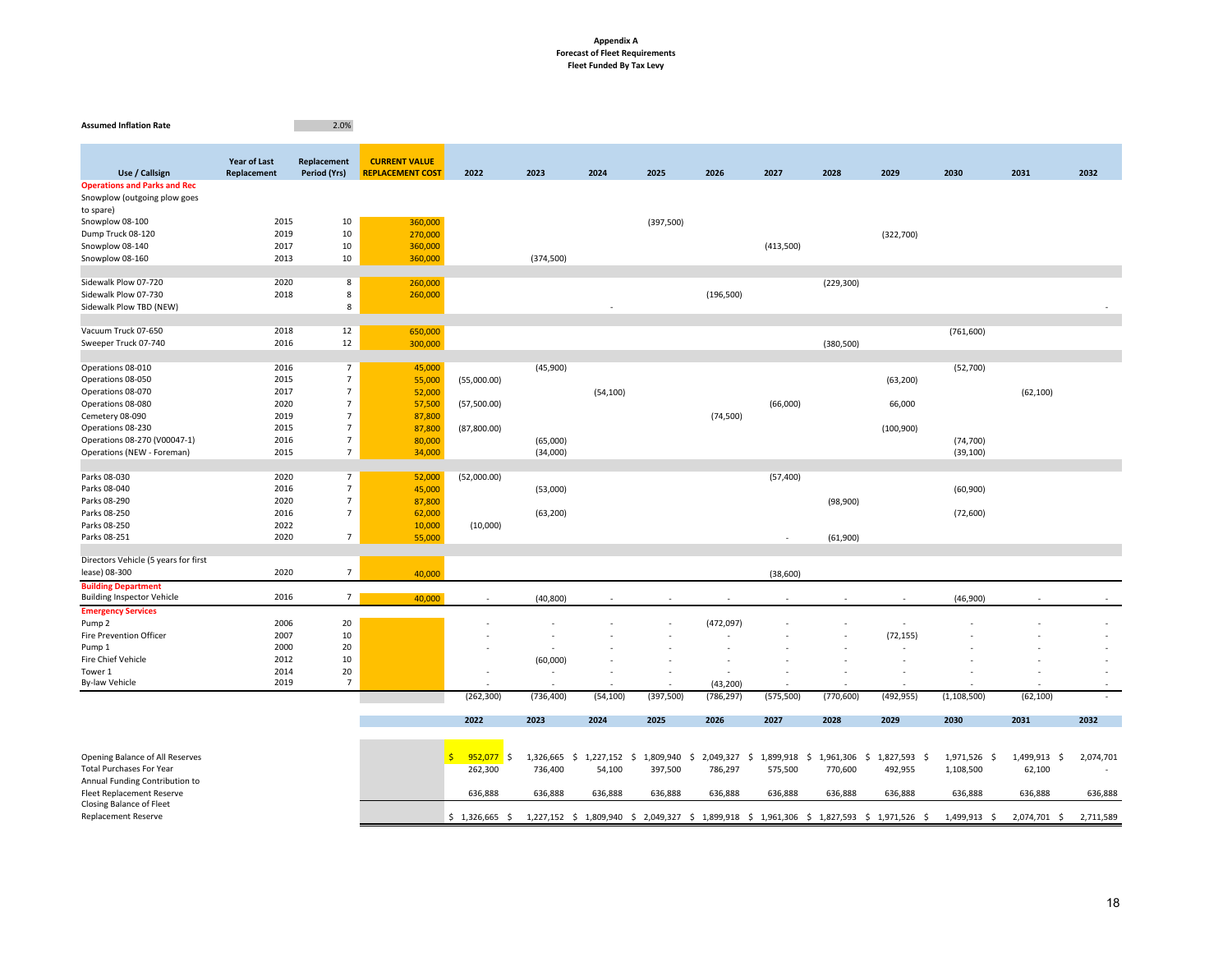#### **Appendix A Forecast of Fleet Requirements Fleet Funded By Tax Levy**

#### **Assumed Inflation Rate**

 $\mathcal{L}_{\text{max}}$ 

| Use / Callsign                                                      |    | 2033                    | 2034                          | 2035                 | 2036                       |     | 2037                 | 2038                      | 2039                         |     | 2040      |    | 2041                   | <b>Total</b>             |
|---------------------------------------------------------------------|----|-------------------------|-------------------------------|----------------------|----------------------------|-----|----------------------|---------------------------|------------------------------|-----|-----------|----|------------------------|--------------------------|
| <b>Operations and Parks and Rec</b><br>Snowplow (outgoing plow goes |    |                         |                               |                      |                            |     |                      |                           |                              |     |           |    |                        |                          |
| to spare)<br>Snowplow 08-100<br>Dump Truck 08-120                   |    |                         |                               | (484, 600)           |                            |     |                      |                           | (393, 400)                   |     |           |    |                        | (522, 100)<br>(446, 100) |
| Snowplow 08-140<br>Snowplow 08-160                                  |    | (456, 500)              |                               |                      |                            |     | (504, 100)           |                           |                              |     |           |    |                        | (557, 600)<br>(471,000)  |
| Sidewalk Plow 07-720                                                |    |                         |                               |                      | (268, 700)                 |     |                      |                           |                              |     |           |    |                        | (498,000)                |
| Sidewalk Plow 07-730<br>Sidewalk Plow TBD (NEW)                     |    |                         | (230, 200)                    |                      |                            |     |                      |                           |                              |     |           |    |                        | (426, 700)               |
|                                                                     |    |                         |                               |                      |                            |     |                      |                           |                              |     |           |    |                        |                          |
| Vacuum Truck 07-650<br>Sweeper Truck 07-740                         |    |                         |                               |                      |                            |     |                      |                           |                              |     |           |    |                        | (761, 600)<br>(380, 500) |
| Operations 08-010                                                   |    |                         |                               |                      |                            |     | (60, 500)            |                           |                              |     |           |    |                        | (159, 100)               |
| Operations 08-050<br>Operations 08-070                              |    |                         |                               |                      | (72,600)                   |     |                      | (71, 300)                 |                              |     |           |    |                        | (190, 800)<br>(187, 500) |
| Operations 08-080                                                   |    |                         | (75, 800)                     |                      |                            |     |                      |                           |                              |     |           |    |                        | (133, 300)               |
| Cemetery 08-090<br>Operations 08-230                                |    | (85,600)                |                               |                      |                            |     |                      |                           |                              |     |           |    |                        | (160, 100)               |
| Operations 08-270 (V00047-1)                                        |    |                         |                               |                      | (115,900)                  |     | (85, 800)            |                           |                              |     |           |    |                        | (304, 600)<br>(225, 500) |
| Operations (NEW - Foreman)                                          |    |                         |                               |                      |                            |     | (44,900)             |                           |                              |     |           |    |                        | (118,000)                |
| Parks 08-030<br>Parks 08-040                                        |    |                         | (65,900)                      |                      |                            |     | (70,000)             |                           |                              |     |           |    |                        | (175, 300)<br>(183,900)  |
| Parks 08-290                                                        |    |                         |                               | (113,600)            |                            |     |                      |                           |                              |     |           |    |                        | (212, 500)               |
| Parks 08-250                                                        |    |                         |                               |                      |                            |     | (83, 400)            |                           |                              |     |           |    |                        | (219, 200)               |
| Parks 08-250<br>Parks 08-251                                        |    |                         |                               | (71, 100)            |                            |     |                      |                           |                              |     |           |    |                        | (10,000)<br>(133,000)    |
|                                                                     |    |                         |                               |                      |                            |     |                      |                           |                              |     |           |    |                        |                          |
| Directors Vehicle (5 years for first<br>lease) 08-300               |    |                         | (44, 300)                     |                      |                            |     |                      |                           |                              |     |           |    |                        | (82,900)                 |
| <b>Building Department</b><br><b>Building Inspector Vehicle</b>     |    |                         |                               |                      |                            |     | (53,900)             |                           |                              |     |           |    |                        | (141, 600)               |
| <b>Emergency Services</b><br>Pump <sub>2</sub>                      |    |                         |                               |                      |                            |     |                      |                           |                              |     |           |    |                        | (472,097)                |
| <b>Fire Prevention Officer</b>                                      |    |                         |                               |                      |                            |     |                      |                           | (88,000)                     |     |           |    |                        | (160, 155)               |
| Pump 1                                                              |    |                         |                               |                      |                            |     |                      |                           | (817, 300)                   |     |           |    |                        | (817, 300)               |
| Fire Chief Vehicle<br>Tower 1                                       |    |                         | (1,500,000)                   |                      |                            |     |                      |                           |                              |     |           |    | (2,228,900)            | (60,000)<br>(3,728,900)  |
| By-law Vehicle                                                      |    | (49,600)                |                               |                      |                            |     |                      |                           |                              |     |           |    |                        | (92, 800)                |
|                                                                     |    | (591, 700)              | (1,916,200)                   | (669, 300)           | (457, 200)                 |     | (902, 600)           | (71, 300)                 | (1, 298, 700)                |     |           |    | (2, 228, 900)          | (13, 382, 152)           |
|                                                                     |    | 2033                    | 2034                          | 2035                 | 2036                       |     | 2037                 | 2038                      | 2039                         |     | 2040      |    | 2041                   |                          |
|                                                                     |    |                         |                               |                      |                            |     |                      |                           |                              |     |           |    |                        |                          |
| Opening Balance of All Reserves<br><b>Total Purchases For Year</b>  | -S | 2,711,589 \$<br>591,700 | 2,756,776<br>-\$<br>1,916,200 | 1,477,464<br>669,300 | \$<br>1,445,051<br>457,200 | -\$ | 1,624,739<br>902,600 | \$<br>1,359,027<br>71,300 | \$<br>1,924,614<br>1,298,700 | \$. | 1,262,802 | \$ | 1,899,689<br>2,228,900 | 13,382,152               |
| Annual Funding Contribution to<br><b>Fleet Replacement Reserve</b>  |    |                         |                               |                      |                            |     |                      |                           |                              |     |           |    |                        |                          |
| Closing Balance of Fleet                                            |    | 636,888                 | 636,888                       | 636,888              | 636,888                    |     | 636,888              | 636,888                   | 636,888                      |     | 636,888   |    | 636,888                |                          |
| <b>Replacement Reserve</b>                                          | \$ | 2,756,776<br>\$         | 1,477,464<br>Ś                | 1,445,051            | \$<br>1,624,739            | \$  | 1,359,027            | \$<br>1,924,614           | \$<br>1,262,802              | \$  | 1,899,689 | Ś  | 307,677                |                          |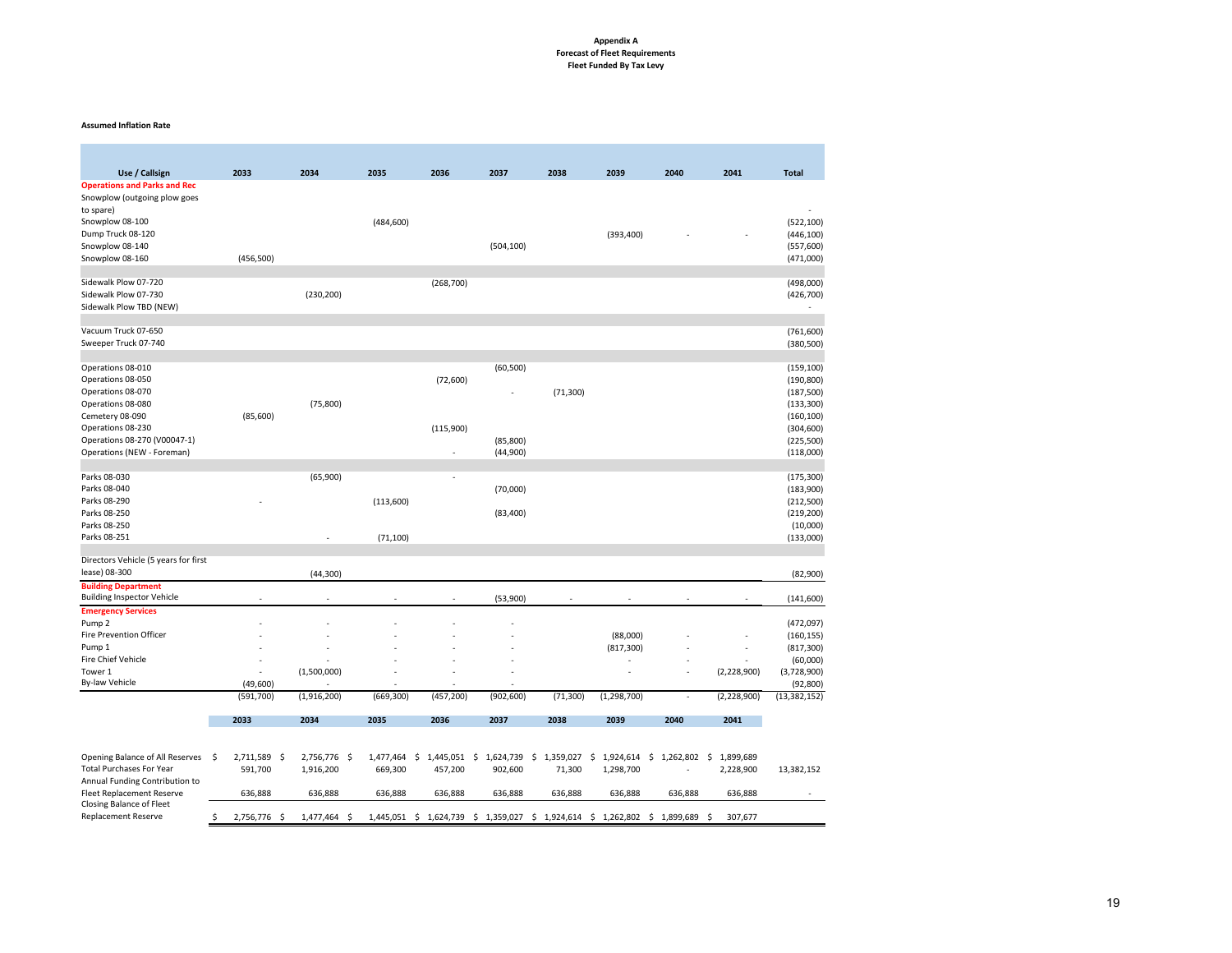

#### **Appendix B Forecast of Equipment Requirements Equipment Funded By Tax Levy**

|                                                                           |                                               | <b>Assumed Inflation Rate</b> |                         | 2.0%         |                                                      |                              |              |            |                |            |            |             |            |
|---------------------------------------------------------------------------|-----------------------------------------------|-------------------------------|-------------------------|--------------|------------------------------------------------------|------------------------------|--------------|------------|----------------|------------|------------|-------------|------------|
|                                                                           |                                               |                               |                         | Replacement  | <b>CURRENT</b><br><b>VALUE</b><br><b>REPLACEMENT</b> |                              |              |            |                |            |            |             |            |
| <b>Description</b>                                                        | Use                                           | <b>Equipment#</b>             | <b>Replacement Date</b> | Period (Yrs) | <b>COST</b>                                          | 2022                         | 2023         | 2024       | 2025           | 2026       | 2027       | 2028        | 2029       |
|                                                                           | <b>Public Works</b><br><b>Arena and Parks</b> |                               |                         |              |                                                      |                              |              |            |                |            |            |             |            |
| 2016 Kubota 32 HP Tractor &                                               |                                               |                               |                         |              |                                                      |                              |              |            |                |            |            |             |            |
| Mower, seeder                                                             | Kinsmen Tractor                               | 07-850                        | 2016-10-01              | 12           | 35,000                                               |                              |              |            |                |            |            | (44, 400)   |            |
|                                                                           |                                               |                               |                         |              |                                                      |                              |              |            |                |            |            |             |            |
| 2019 Kubota 28 HP Outfront Mower Parks Mower<br>2016 sportman 450/Winch 4 |                                               | 07-910                        | 2019-09-03              | 12           | 25,000                                               |                              |              |            |                |            |            |             |            |
| wheeler                                                                   | Park 2                                        | 07-940                        | 2016-10-01              | 12           | 9,600                                                |                              |              |            |                |            |            | (12, 200)   |            |
| 2016 sportsman 450/ Winch 4                                               |                                               |                               |                         |              |                                                      |                              |              |            |                |            |            |             |            |
| wheeler                                                                   | Park 1                                        | 07-950                        | 2016-10-01              | 12           | 10,000                                               |                              |              |            |                |            |            | (12,700)    |            |
| 2014 Olympia Ice Resurfacer                                               | Olympia                                       | 07-970                        | 2014-12-01              | 12           | 120,000                                              |                              |              |            |                | (152, 200) |            |             |            |
| 2016 Kubota ZD1211-60                                                     | Parks Mower                                   | 07-925                        | 2016-09-01              | 12           | 25,000                                               |                              |              |            |                |            |            | (31,700)    |            |
| 2003 Connor Trailer                                                       | Parks Trailer                                 | 08-420                        | $\overline{?}$          | 20           | 10,000                                               |                              | (11,500)     |            |                |            |            |             |            |
| 2017 mill road float                                                      | Parks Trailer                                 | 08-422                        | 2017-05-01              | 20           | 12,000                                               |                              |              |            |                |            | (17, 800)  |             |            |
|                                                                           |                                               |                               |                         |              |                                                      |                              |              |            |                |            |            |             |            |
|                                                                           | Cemetery                                      |                               |                         |              |                                                      |                              |              |            |                |            |            |             |            |
| John Deer Garden Tractor X750                                             | Hillcrest Mower / Sylvan                      | 07-610                        | 2014                    | 12           | 17,000                                               |                              |              |            |                | (21, 600)  |            |             |            |
| John Deer Garden Tractor X750                                             | <b>Hillcrest Mower</b>                        | 07-620                        | 2019                    | 12           | 17,000                                               |                              |              |            |                |            |            |             |            |
| 2021 Kubota commercial riding lawn                                        |                                               |                               |                         |              |                                                      |                              |              |            |                |            |            |             |            |
| tractor                                                                   | <b>Hillcrest Mower</b>                        | 07-630                        | 2022                    | 12           | 17,000                                               | (17,000)                     |              |            |                |            |            |             |            |
| 2016 Kubota Tractor                                                       | Hillcrest Tactor                              | 07-830                        | 2016                    | 12           | 120,000                                              |                              |              |            |                |            |            | (152, 200)  |            |
| 2021 Kubota ZD 1200-3 Out front                                           |                                               |                               |                         |              |                                                      |                              |              |            |                |            |            |             |            |
| Zero Turn Mower/Bagger                                                    | Sylvan Gator                                  | 07-920                        | 2022                    | 12           | 25,000                                               | (25,000)                     |              |            |                |            |            |             |            |
| John Deere Gator                                                          | <b>Hillcrest Gator</b>                        | 07-935                        | 2016                    | 12           | 20,000                                               |                              |              |            |                |            |            | (25, 400)   |            |
| John Deere Gator                                                          | Sylvan Gator                                  | 07-930                        | 2016-10-01              | 12           | 20,000                                               |                              |              |            |                |            |            | (25, 400)   |            |
| Cemetery Tri Axle Float Trailer                                           | <b>Hillcrest Trailer</b>                      | 08-440                        | 2017                    | 20           | 10000                                                |                              |              |            |                |            |            |             |            |
|                                                                           | <b>Operations</b>                             |                               |                         |              |                                                      |                              |              |            |                |            |            |             |            |
| 2017 Mad vac LN50                                                         |                                               | 07-640                        | 2017-07-01              | 10           | 60000                                                |                              |              |            |                |            | (73, 100)  |             |            |
| 2012 Brush Chipper                                                        | Chipper                                       | 07-060                        | 2011-12-31              | 10           | 72,400                                               | (72, 400)                    |              |            |                |            |            |             |            |
| 2005 Genie Lift<br>2012 Fork Lift C-25 w/ triple Mast                     | Genie Lift                                    | 07-061                        | 2012-12-31              | 20           | 50,000                                               |                              |              | (60, 900)  |                |            |            |             |            |
| EPA                                                                       | Trsf Stn Fork                                 | 07-750                        | 2012-11-01              | 18           | 50,000                                               |                              |              |            |                |            |            |             |            |
| 2015 JCB Loader/Backhoe                                                   | PW Backhoe                                    | 07-810                        | 2015-11-01              | 10           | 190,000                                              |                              |              |            | (231, 600)     |            |            |             |            |
| 2022 Traffic Control Trailer                                              | <b>Traffic Control Trailer</b>                |                               | 2022                    | 10           | 7,500                                                | (7,500)                      |              |            |                |            |            |             |            |
| 2019 Cat Wheel Loader                                                     | PW Loader                                     | 07-820                        | 2019-08-14              | 10           | 230,000                                              |                              |              |            |                |            |            |             | (280, 400) |
| Zeetor Loader Tractor                                                     | Grader                                        | 07-840                        | 2019                    | 15           |                                                      |                              |              |            |                |            |            |             |            |
| 2016 Mara Trailer                                                         | PW Trailer                                    | 08-425                        | 2016                    | 20           | 5,000                                                |                              |              |            |                |            |            |             |            |
| 1999 Home Trailer                                                         | <b>PW Trailer</b>                             | 08-430                        | 2016                    | 20           | 12,000                                               |                              | (13,000)     |            |                |            |            |             |            |
| 2017 mill road float (Excavotor)                                          | PW Trailer                                    | 08-435                        | 2017-05-01              | 20           | 10,000                                               |                              |              |            |                |            |            |             |            |
| 2009 Trackless 60" Angling Sweeper                                        |                                               |                               |                         |              |                                                      |                              |              |            |                |            |            |             |            |
| (shared)                                                                  | <b>Trackless Sweeper</b>                      |                               | 2009-05-01              | 12           | 25,000                                               |                              | (27, 100)    |            |                |            |            |             |            |
| Boom Flail (shared Trackless)                                             | <b>Trackless Flail</b>                        |                               | 2016                    | 12           | 45,074                                               |                              |              |            |                |            |            |             |            |
| Asphalt Recycler Trailer                                                  | Asphalt Recycler                              | 07-062                        |                         | 12           | 40,000                                               |                              | (43, 300)    |            |                |            |            |             |            |
| 2017 Bobcat Compact Excavator                                             | Mini Ex                                       | 07-770                        | 2017-05-01              | 12           | 90,000                                               |                              |              |            |                |            |            |             |            |
| 2018 Macleans MV-4                                                        | Sidewalk Tractor                              | 07-720                        | 2018                    | $\mathbf{g}$ | 260,000                                              |                              |              |            |                | (304, 600) |            |             |            |
| 2018 Macleans MV-4                                                        | Sidewalk Tractor                              | 07-730                        | 2018                    | $\mathbf{8}$ | 260,000                                              |                              |              |            |                |            | (310, 700) |             |            |
| 2002 Trackless MT5 Municipal                                              |                                               |                               |                         |              |                                                      |                              |              |            |                |            |            |             |            |
| Tractor                                                                   | Not to be replaced- Spare                     | 07-710                        |                         |              |                                                      |                              |              |            |                |            |            |             |            |
|                                                                           |                                               |                               |                         |              |                                                      | 2022                         | 2023         | 2024       | 2025           | 2026       | 2027       | 2028        | 2029       |
|                                                                           | Opening Balance in Funding                    |                               |                         |              |                                                      | 327,562                      | 405,662      | 510,762    | 659,862        | 638,262    | 369,862    | 183,262     | 94,262     |
|                                                                           | <b>Total Purchases in Year</b>                |                               |                         |              |                                                      | 121,900                      | 94,900       | 60,900     | 231,600        | 478,400    | 401,600    | 304,000     | 280,400    |
|                                                                           | <b>Reserve Contribution</b>                   |                               |                         |              |                                                      | 200,000                      | 200,000      | 210,000    | 210,000        | 210,000    | 215,000    | 215,000     | 215,000    |
|                                                                           | <b>Closing Balance in Funding Envelope</b>    |                               |                         |              |                                                      | $405,662$ \$<br>$\mathsf{S}$ | $510,762$ \$ | 659,862 \$ | 638,262<br>- S | 369,862 \$ | 183,262 \$ | $94,262$ \$ | 28,862     |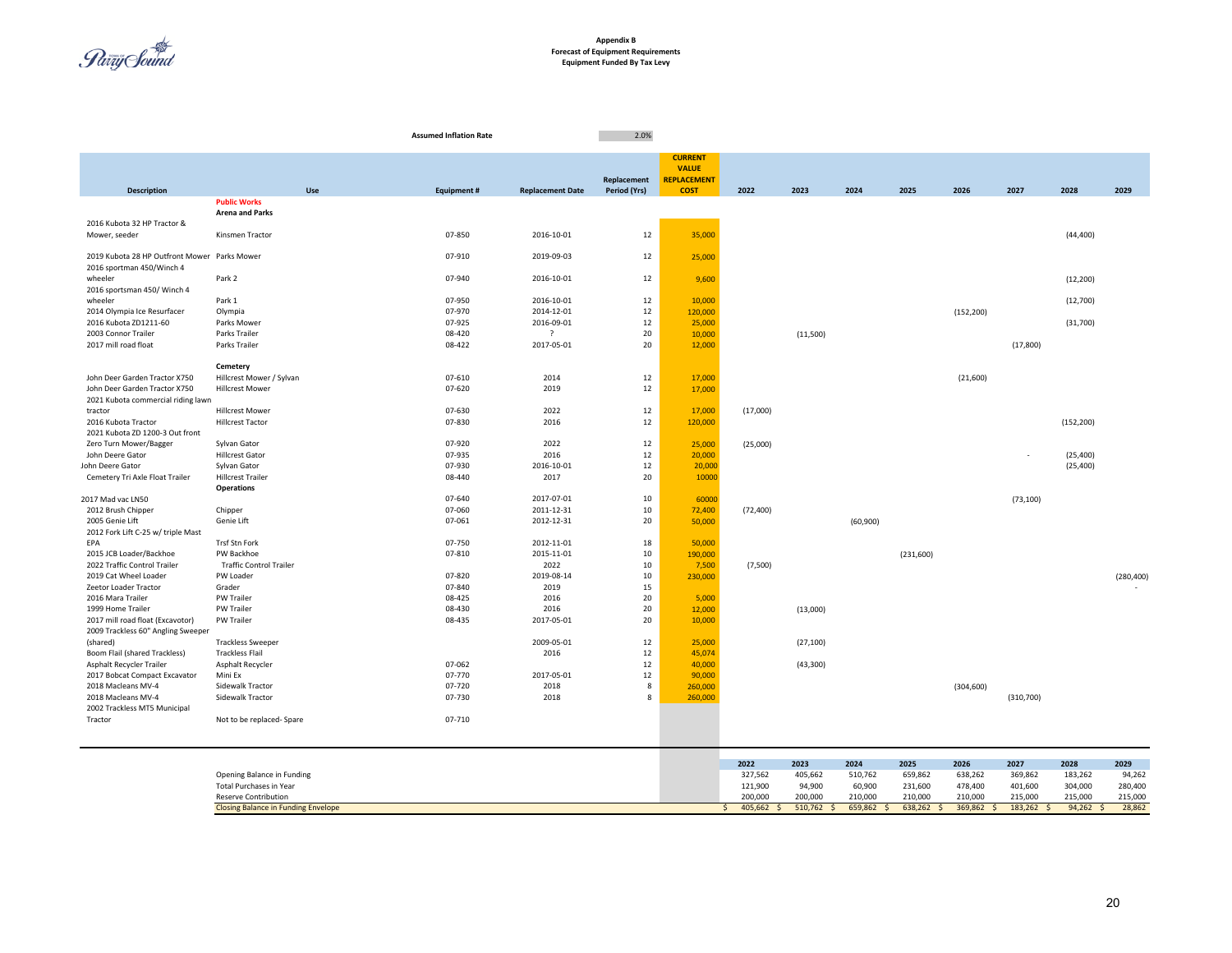

#### **Appendix B Forecast of Equipment Requirements Equipment Funded By Tax Levy**

#### **Assumed Inflation Rate**

| <b>Description</b>                                             | Use                                                | <b>Equipment #</b> | 2030       | 2031      | 2032      | 2033 | 2034      | 2035      | 2036      | 2037       | 2038      | 2039       | 2040      |
|----------------------------------------------------------------|----------------------------------------------------|--------------------|------------|-----------|-----------|------|-----------|-----------|-----------|------------|-----------|------------|-----------|
|                                                                | <b>Public Works</b>                                |                    |            |           |           |      |           |           |           |            |           |            |           |
|                                                                | <b>Arena and Parks</b>                             |                    |            |           |           |      |           |           |           |            |           |            |           |
| 2016 Kubota 32 HP Tractor &                                    |                                                    |                    |            |           |           |      |           |           |           |            |           |            |           |
| Mower, seeder                                                  | Kinsmen Tractor                                    | 07-850             |            |           |           |      |           |           |           |            |           |            |           |
| 2019 Kubota 28 HP Outfront Mower Parks Mower                   |                                                    | 07-910             |            | (31,700)  |           |      |           |           |           |            |           |            |           |
| 2016 sportman 450/Winch 4                                      |                                                    |                    |            |           |           |      |           |           |           |            |           |            |           |
| wheeler                                                        | Park 2                                             | 07-940             |            |           |           |      |           |           |           |            |           |            | (15,500)  |
| 2016 sportsman 450/ Winch 4                                    |                                                    |                    |            |           |           |      |           |           |           |            |           |            |           |
| wheeler                                                        | Park 1                                             | 07-950             |            |           |           |      |           |           |           |            |           |            | (16, 100) |
| 2014 Olympia Ice Resurfacer                                    | Olympia                                            | 07-970             |            |           |           |      |           |           |           |            | (193,000) |            |           |
| 2016 Kubota ZD1211-60                                          | Parks Mower                                        | 07-925             |            |           |           |      |           |           |           |            |           |            | (40, 200) |
| 2003 Connor Trailer                                            | Parks Trailer                                      | 08-420             |            |           |           |      |           |           |           |            |           |            |           |
| 2017 mill road float                                           | Parks Trailer                                      | 08-422             |            |           |           |      |           |           |           |            |           |            |           |
|                                                                |                                                    |                    |            |           |           |      |           |           |           |            |           |            |           |
|                                                                | Cemetery                                           |                    |            |           |           |      |           |           |           |            |           |            |           |
| John Deer Garden Tractor X750<br>John Deer Garden Tractor X750 | Hillcrest Mower / Sylvan<br><b>Hillcrest Mower</b> | 07-610<br>07-620   |            |           |           |      |           |           |           |            | (27, 400) |            |           |
| 2021 Kubota commercial riding lawn                             |                                                    |                    |            | (21,600)  |           |      |           |           |           |            |           |            |           |
| tractor                                                        | <b>Hillcrest Mower</b>                             | 07-630             |            |           |           |      | (21,600)  |           |           |            |           |            |           |
| 2016 Kubota Tractor                                            | <b>Hillcrest Tactor</b>                            | 07-830             |            |           |           |      |           |           |           |            |           |            |           |
| 2021 Kubota ZD 1200-3 Out front                                |                                                    |                    |            |           |           |      |           |           |           |            |           |            |           |
| Zero Turn Mower/Bagger                                         | Sylvan Gator                                       | 07-920             |            |           |           |      | (31,700)  |           |           |            |           |            |           |
| John Deere Gator                                               | <b>Hillcrest Gator</b>                             | 07-935             |            |           |           |      |           |           |           |            |           |            | (32, 200) |
| John Deere Gator                                               | Sylvan Gator                                       | 07-930             |            |           |           |      |           |           |           |            |           |            | (32, 200) |
| Cemetery Tri Axle Float Trailer                                | <b>Hillcrest Trailer</b>                           | 08-440             |            |           |           |      |           |           |           | (14,900)   |           |            |           |
|                                                                | <b>Operations</b>                                  |                    |            |           |           |      |           |           |           |            |           |            |           |
| 2017 Mad vac LN50                                              |                                                    | 07-640             |            |           |           |      |           |           |           | (89, 100)  |           |            |           |
| 2012 Brush Chipper                                             | Chipper                                            | 07-060             |            |           | (88, 300) |      |           |           |           |            |           |            |           |
| 2005 Genie Lift                                                | Genie Lift                                         | 07-061             |            |           |           |      |           |           |           |            |           |            |           |
| 2012 Fork Lift C-25 w/ triple Mast                             |                                                    |                    |            |           |           |      |           |           |           |            |           |            |           |
| EPA                                                            | Trsf Stn Fork                                      | 07-750             |            | (72, 800) |           |      |           |           |           |            |           |            |           |
| 2015 JCB Loader/Backhoe<br>2022 Traffic Control Trailer        | PW Backhoe<br><b>Traffic Control Trailer</b>       | 07-810             |            |           |           |      |           |           |           | (293, 700) |           |            |           |
| 2019 Cat Wheel Loader                                          | PW Loader                                          | 07-820             |            |           | (9, 100)  |      |           |           |           |            |           | (341, 800) |           |
| Zeetor Loader Tractor                                          | Grader                                             | 07-840             |            |           |           |      |           |           |           |            |           |            |           |
| 2016 Mara Trailer                                              | <b>PW Trailer</b>                                  | 08-425             |            |           |           |      |           |           | (13,000)  |            |           |            |           |
| 1999 Home Trailer                                              | PW Trailer                                         | 08-430             |            |           |           |      |           |           | (10, 800) |            |           |            |           |
| 2017 mill road float (Excavotor)                               | <b>PW Trailer</b>                                  | 08-435             |            |           |           |      |           |           |           | (27, 100)  |           |            |           |
| 2009 Trackless 60" Angling Sweeper                             |                                                    |                    |            |           |           |      |           |           |           |            |           |            |           |
| (shared)                                                       | <b>Trackless Sweeper</b>                           |                    |            |           |           |      |           | (29, 300) |           |            |           |            |           |
| Boom Flail (shared Trackless)                                  | <b>Trackless Flail</b>                             |                    | (58, 300)  |           |           |      |           |           |           |            |           |            |           |
| Asphalt Recycler Trailer                                       | Asphalt Recycler                                   | 07-062             |            |           |           |      |           | (37,000)  |           |            |           |            |           |
| 2017 Bobcat Compact Excavator                                  | Mini Ex                                            | 07-770             | (116, 400) |           |           |      |           |           |           |            |           |            |           |
| 2018 Macleans MV-4                                             | Sidewalk Tractor                                   | 07-720             |            |           |           |      | (356,900) |           |           |            |           |            |           |
| 2018 Macleans MV-4                                             | Sidewalk Tractor                                   | 07-730             |            |           |           |      |           | (364,000) |           |            |           |            |           |
| 2002 Trackless MT5 Municipal                                   |                                                    |                    |            |           |           |      |           |           |           |            |           |            |           |
| Tractor                                                        | Not to be replaced- Spare                          | 07-710             |            |           |           |      |           |           |           |            |           |            |           |
|                                                                |                                                    |                    |            |           |           |      |           |           |           |            |           |            |           |

|                                            | 2030    | 2031    | 2032    | 2033    | 2034    | 2035    | 2036    | 2037    | 2038    | 2039    | 2040    |
|--------------------------------------------|---------|---------|---------|---------|---------|---------|---------|---------|---------|---------|---------|
| Opening Balance in Funding                 | 28.862  | 69,162  | 163.062 | 285,662 | 505,662 | 315.462 | 110.162 | 311.362 | 111.562 | 116.162 | (638)   |
| Total Purchases in Year                    | 174.700 | 126,100 | 97,400  |         | 410,200 | 430,300 | 23,800  | 424,800 | 220,400 | 341,800 | 136,200 |
| <b>Reserve Contribution</b>                | 215.000 | 220.000 | 220.000 | 220,000 | 220.000 | 225,000 | 225.000 | 225.000 | 225.000 | 225.000 | 225,000 |
| <b>Closing Balance in Funding Envelope</b> | 69.162  | 163,062 | 285.662 | 505.662 | 315,462 | 110.162 | 311.362 | 111.562 | 116.162 | (638)   | 88,162  |